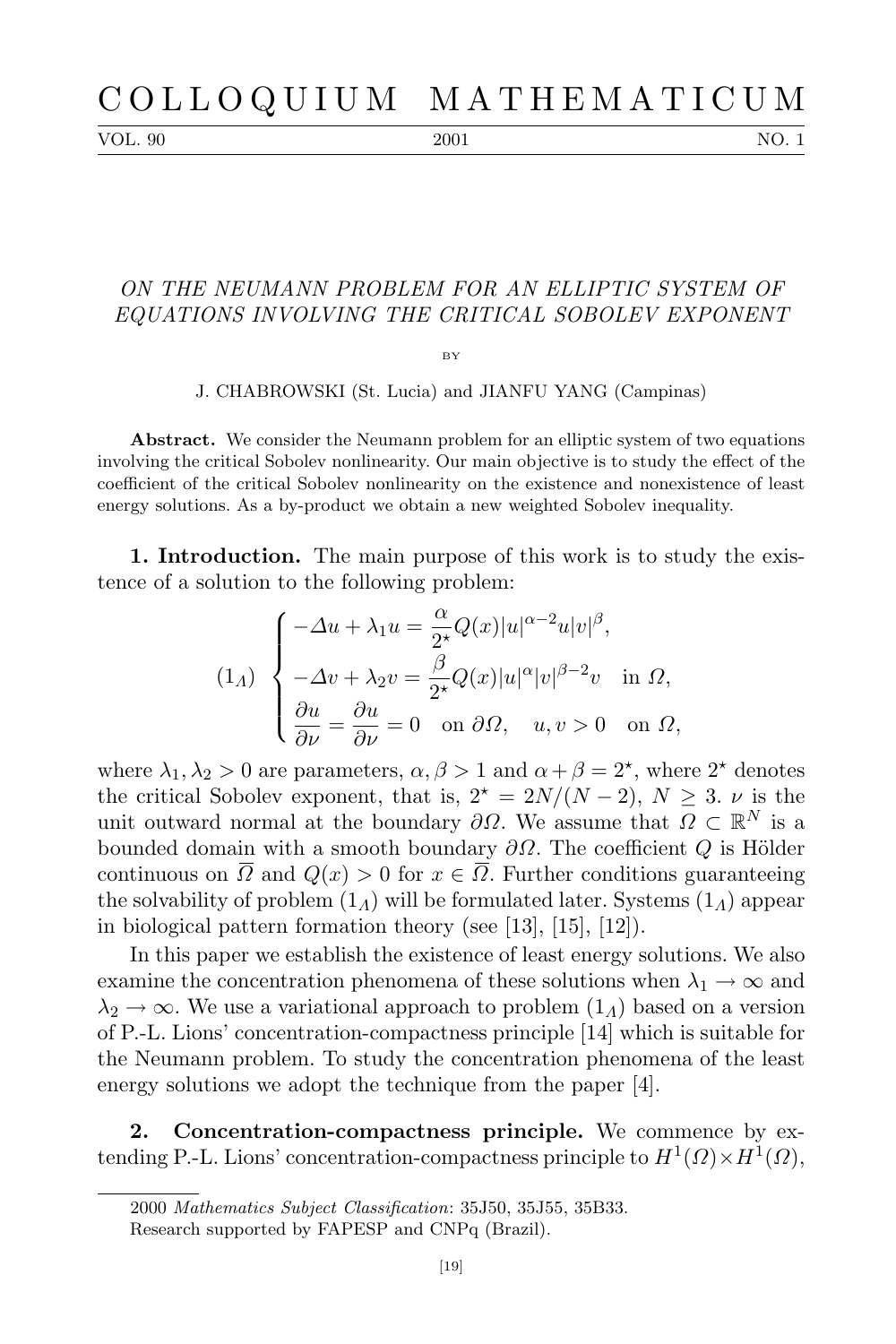where by  $H^1(\Omega)$  we denote the usual Sobolev space equipped with the norm

$$
||u||^{2} = \int_{\Omega} (|\nabla u|^{2} + u^{2}) dx.
$$

<sup>T</sup>

Let

(1) 
$$
S_{\alpha,\beta} = \inf_{u,v \in H_0^1(\Omega), u,v \neq 0} \frac{\int_{\Omega} (|\nabla u|^2 + |\nabla v|^2) dx}{(\int_{\Omega} |u|^{\alpha} |v|^{\beta} dx)^{2/2^*}}.
$$

It is known that

(2) 
$$
S_{\alpha,\beta} = \left[ (\alpha/\beta)^{\beta/2^{*}} + (\alpha/\beta)^{-\alpha/2^{*}} \right] S,
$$

where  $S$  is the best Sobolev constant (see Theorem 5 in [7]). For the future use we set

$$
A_{\alpha,\beta} = (\alpha/\beta)^{\beta/2^*} + (\alpha/\beta)^{-\alpha/2^*}.
$$

We recall that the best Sobolev constant is defined by

$$
S = \inf \Big\{ \int_{\mathbb{R}^N} |\nabla u|^2 \, dx; \ u \in \mathcal{D}^{1,2}(\mathbb{R}^N), \int_{\mathbb{R}^N} |u|^{2^*} \, dx = 1 \Big\},\
$$

where  $\mathcal{D}^{1,2}(\mathbb{R}^N)$  is the space obtained as the completion of  $C_0^{\infty}(\mathbb{R}^N)$  with respect to the norm

$$
||u||_{\mathcal{D}^{1,2}}^2 = \int_{\mathbb{R}^N} |\nabla u|^2 \, dx.
$$

The best Sobolev constant is achieved by

$$
U(x) = \left[\frac{N(N-2)}{N(N-2) + |x|^2}\right]^{(N-2)/2}
$$

*.*

The function *U*, called an *instanton*, satisfies the equation

$$
-\Delta U = U^{2^{\star}-1} \quad \text{in } \mathbb{R}^{N}.
$$

We also have

$$
\int_{\mathbb{R}^N} |\nabla U|^2 dx = \int_{\mathbb{R}^N} U^{2^\star} dx = S^{N/2}.
$$

We set

$$
U_{\varepsilon,y}(x) = \varepsilon^{-(N-2)/2} U\left(\frac{x-y}{\varepsilon}\right)
$$

for  $y \in \mathbb{R}^N$ ,  $\varepsilon > 0$ . If  $y = 0$ , we write  $U_{\varepsilon} = U_{\varepsilon,0}$ .

We denote strong convergence in  $H^1(\Omega)$  by " $\rightarrow$ " and weak convergence by "→".

We need the following lemmas:

LEMMA 2.1. Let 
$$
u_n \rightharpoonup u
$$
 and  $v_n \rightharpoonup v$  in  $H^1(\Omega)$ . Then  
\n
$$
\lim_{n \to \infty} \int_{\Omega} |u_n|^{\alpha} |v_n|^{\beta} dx = \lim_{n \to \infty} \int_{\Omega} |u_n - u|^{\alpha} |v_n - v|^{\beta} dx + \int_{\Omega} |u|^{\alpha} |v|^{\beta} dx.
$$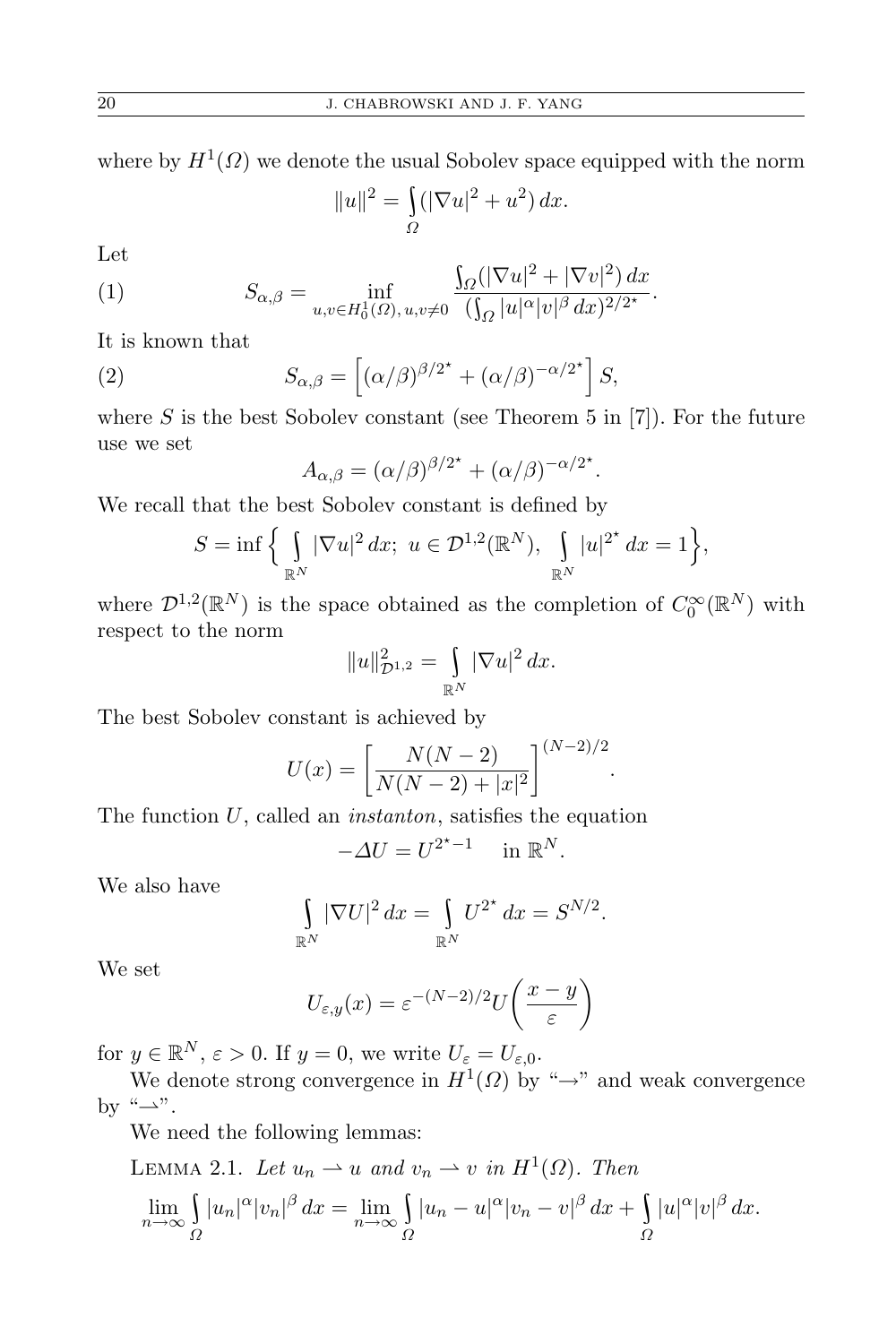*Proof.* By Sobolev's embedding theorem we may assume that  $u_n \to u$ and  $v_n \to v$  in  $L^p(\Omega)$  for  $1 \leq p < 2^{\star}$ . We write

$$
\int_{\Omega} |u_n|^{\alpha} |v_n|^{\beta} dx - \int_{\Omega} |u_n - u|^{\alpha} |v_n - v|^{\beta} dx
$$
\n
$$
= \int_{\Omega} (|u_n|^{\alpha} (|v_n|^{\beta} - |v_n - v|^{\beta}) + |v_n - v|^{\beta} (|u_n|^{\alpha} - |u_n - u|^{\alpha})) dx
$$
\n
$$
= - \int_{\Omega} |u_n|^{\alpha} \int_{0}^{1} \frac{d}{dt} |v_n - tv|^{\beta} dt dx - \int_{\Omega} |v_n - v|^{\beta} \int_{0}^{1} \frac{d}{dt} |u_n - tu|^{\alpha} dt dx
$$
\n
$$
= \beta \int_{\Omega} |u_n|^{\alpha} |v_n - tv|^{\beta - 2} (v_n - tv)v dt dx
$$
\n
$$
+ \alpha \int_{\Omega} |v_n - v|^{\beta} |u_n - tu|^{\alpha - 2} (u_n - tu)u dt dx.
$$

Since

$$
\beta \lim_{n \to \infty} \int_{\Omega} \int_{0}^{1} |u_n|^{\alpha} |v_n - tv|^{\beta - 2} (v_n - tv) v \, dt \, dx = \int_{\Omega} |u|^{\alpha} |v|^{\beta} \, dx
$$

and

$$
\lim_{n \to \infty} \int_{\Omega} \int_{0}^{1} |v_n - v|^{\beta} |u_n - tu|^{\alpha - 2} (u_n - tu) u \, dt \, dx = 0,
$$

the result readily follows.

1

PROPOSITION 2.2. *Let*  $u_n \rightharpoonup u$  *and*  $v_n \rightharpoonup v$  *in*  $H^1(\Omega)$ *. Suppose that* 

- (i)  $|\nabla u_n|^2 + |\nabla v_n|^2 \to \mu$  weakly in the sense of measures,
- (ii)  $|u_n|^{\alpha}|v_n|^{\beta} \to \nu$  weakly in the sense of measures.

*Then there exists an at most countable index set <i>J* and sequences  $\{x_j\} \subset \mathbb{R}^N$ , *{µj}, {νj} ⊂* (0*, ∞*) *such that*

$$
\nu = |u|^{\alpha} |v|^{\beta} + \sum_{j \in J} \nu_j \delta_{x_j}, \quad \mu \geq |\nabla u|^2 + |\nabla v|^2 + \sum_{j \in J} \mu_j \delta_{x_j}
$$

*and*

(iii) 
$$
S_{\alpha,\beta} \nu_j^{2/2^*} \le \mu_j
$$
 if  $x_j \in \Omega$ ,  
(iv)  $(S_{\alpha,\beta}/2^{2/N})\nu_j^{2/2^*} \le \mu_j$  if  $x_j \in \partial\Omega$ .

*Proof.* This is a modification of P.-L. Lions' [14] concentration-compactness principle. We only sketch the proof. First, we prove the result assuming that  $u = v = 0$  on  $\partial\Omega$ . Then (iii) is a consequence of (1). To obtain (iv) we need the following modification of the result due to X. J. Wang [16]: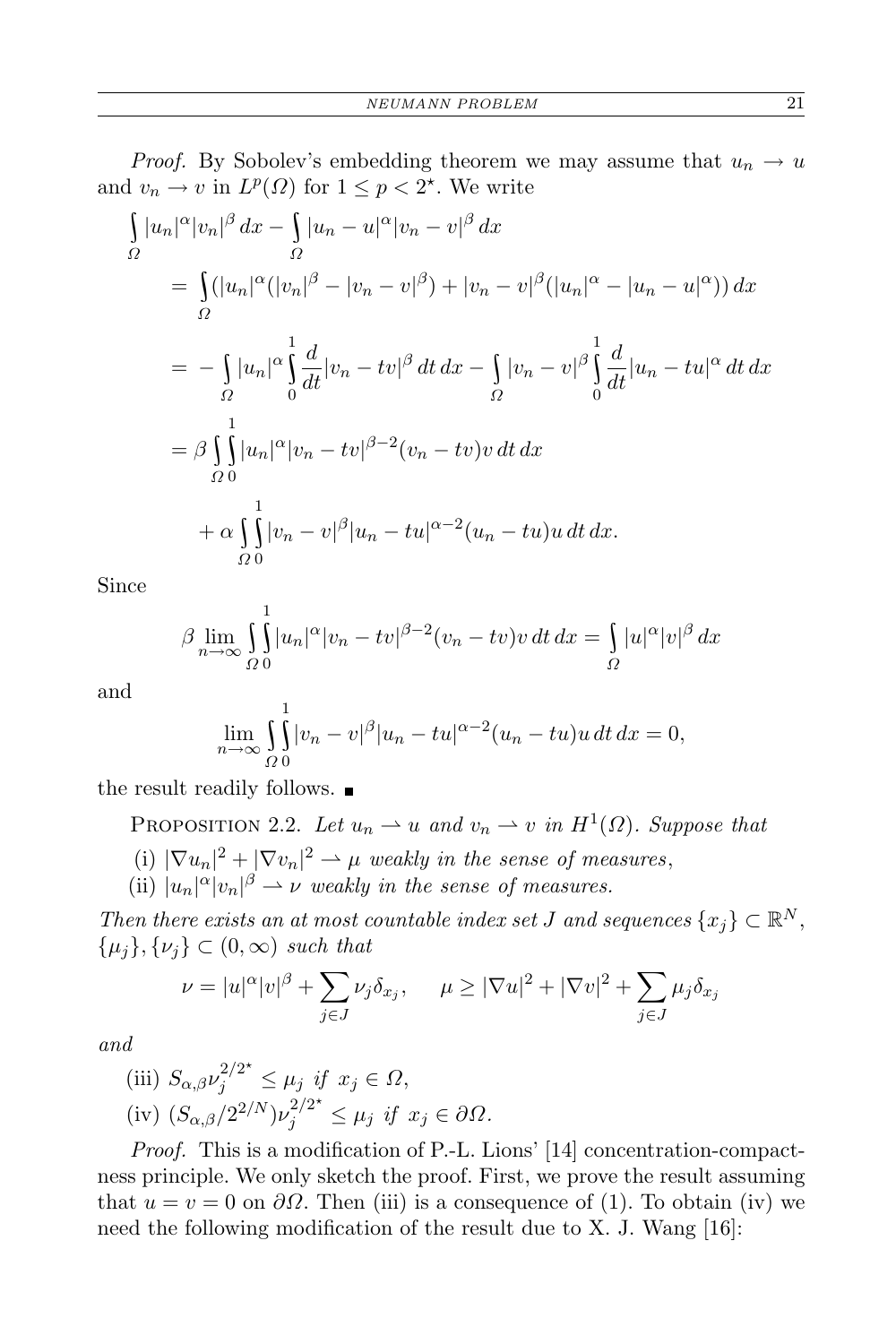Let  $\widetilde{B} = B(0,1) \cap \{x_N > h(x')\}$ , where  $B(0,1)$  is the unit ball in  $\mathbb{R}^N$ ,  $h(x')$  is a  $C^1$ -function defined on  $\{x' \in \mathbb{R}^{N-1}; |x'| < 1\}$  with *h*, *Dh* vanishing at 0. Then for every  $u, v \in H^1(B(0, 1))$  with supp  $u$ , supp  $v \subset B$  we have:

(A) if  $h \equiv 0$ , then (see [7])

$$
\int_{\widetilde{B}} (|\nabla u|^2 + |\nabla v|^2) dx \ge 2^{-2/N} S_{\alpha,\beta} \left( \int_{\widetilde{B}} |u|^\alpha |v|^\beta dx \right)^{2/2^*},
$$

(B) for every  $\varepsilon > 0$  there exists a  $\delta > 0$  depending only on  $\varepsilon$  such that if *|∇h| ≤ δ*, then

$$
\int_{\widetilde{B}} (|\nabla u|^2 + |\nabla v|^2) dx \ge \left(\frac{S_{\alpha,\beta}}{2^{2/N}} - \varepsilon\right) \left(\int_{\widetilde{B}} |u|^\alpha |v|^\beta dx\right)^{2/2^*}.
$$

Using this result we deduce (iv). The general case  $u \neq 0$  and  $v \neq 0$ can be reduced to the above case through the substitution  $u_n^1 = u_n - u$ ,  $v_n^1 = v_n - v$  and Lemma 2.1 (see [18]).

**3. Existence results.** We formulate the existence results for a slightly more general system

$$
(1_A) \begin{cases}\n-\Delta u + au + bv = \frac{\alpha}{2^{\star}} Q(x) |u|^{\alpha - 2} u |v|^{\beta}, \\
-\Delta v + bu + cv = \frac{\beta}{2^{\star}} Q(x) |u|^{\alpha} |v|^{\beta - 2} v \text{ in } \Omega, \\
\frac{\partial u}{\partial n} = \frac{\partial v}{\partial n} = 0 \text{ on } \partial \Omega.\n\end{cases}
$$

We assume that the matrix of coefficients  $A = \begin{pmatrix} a & b \\ b & c \end{pmatrix}$  is positive definite.

We write

$$
Q_m = \max_{x \in \partial \Omega} Q(x), \quad Q_M = \max_{x \in \overline{\Omega}} Q(x).
$$

For  $u, v \in H^1(\Omega)$  we set

$$
J_A(u,v) = \int_{\Omega} (|\nabla u|^2 + |\nabla v|^2 + (AV, V)) dx,
$$

where  $U = \begin{pmatrix} u \\ v \end{pmatrix}$  $\binom{u}{v}$ .

Solutions to problem  $(1_A)$  will be obtained as minimizers of the constrained variational problem

$$
S_A = \inf \left\{ J_A(u, v); (u, v) \in H^1(\Omega) \times H^1(\Omega), \int_{\Omega} Q(x) |u|^{\alpha} |v^{\beta} dx = 1 \right\}
$$
  
= 
$$
\inf \left\{ \frac{J_A(u, v)}{(\int_{\Omega} Q(x) |u|^{\alpha} |v|^{\beta} dx)^{2/2^*}}; (u, v) \in H^1(\Omega) \times H^1(\Omega), u, v \neq 0 \right\}.
$$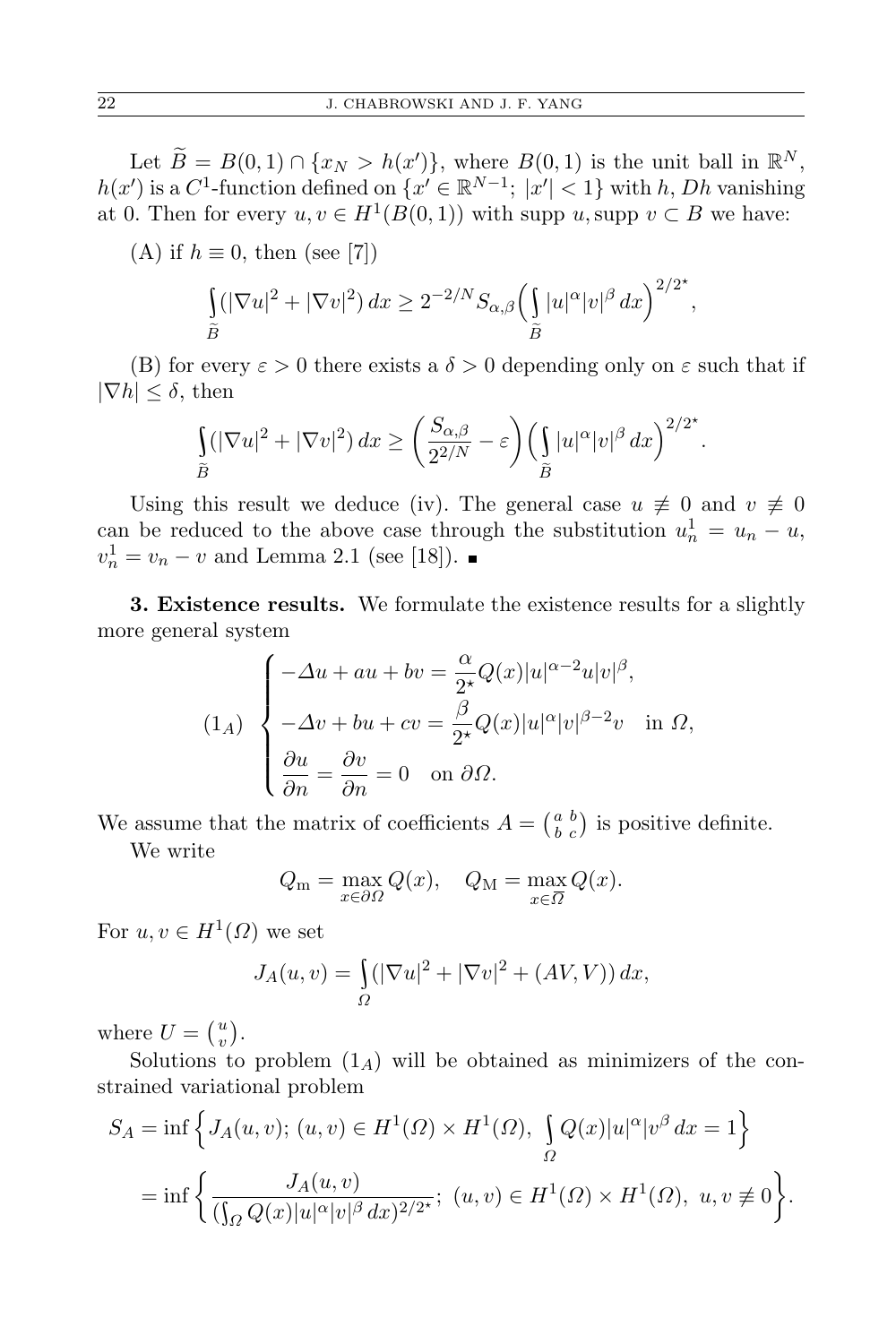A minimizer  $(u, v)$  for  $S_A$  satisfies the system

$$
-\Delta u + au + bv = \frac{\alpha S_A}{2^{\star}} Q(x) |u|^{\alpha - 2} u |v|^{\beta},
$$
  

$$
-\Delta v + bu + cv = \frac{\beta S_A}{2^{\star}} Q(x) |u|^{\alpha} |v|^{\beta - 2} v.
$$

Hence a rescaled minimizer  $(u/S_A^{1/(2^{\star}-2)}, v/S_A^{1/(2^{\star}-2)})$  is a solution of the system  $(1_A)$ .

Theorem 3.1. *If*

(3) 
$$
Q_M \le 2^{2/(N-2)}Q_m
$$

*and*

(4) 
$$
S_A < \frac{S_{\alpha,\beta}}{2^{2/N}Q_{\rm m}^{(N-2)/N}},
$$

*then there exists a minimizer for SA.*

*Proof.* Let  $\{u_m, v_m\}$  be a minimizing sequence for  $S_A$ . Since  $(AU, U) \ge$  $\mu_1(u^2 + v^2)$  for some constant  $\mu_1 > 0$ , we may assume that  $\{u_m, v_m\}$  is bounded in  $H^1(\Omega) \times H^1(\Omega)$ . Therefore, up to a subsequence we can assume that  $u_m \rightharpoonup u$  and  $v_m \rightharpoonup v$  in  $H^1(\Omega)$ . By Proposition 2.2 we have

(5) 
$$
1 = \int_{\Omega} Q(x)|u|^{\alpha}|v|^{\beta} + \sum_{j \in J} \nu_j Q(x_j)
$$

and

$$
S_A \geq \int_{\Omega} (|\nabla u|^2 + |\nabla v|^2 + (AU, U)) dx + \sum_{j \in J} \mu_j
$$
  
\n
$$
\geq S_A \Big( \int_{\Omega} Q(x) |u|^{\alpha} |v|^{\beta} dx \Big)^{2/2^*} + \sum_{x_j \in \partial \Omega} \mu_j + \sum_{x_j \in \Omega} \mu_j
$$
  
\n
$$
\geq S_A \Big( \int_{\Omega} Q(x) |u|^{\alpha} |v|^{\beta} dx \Big)^{2/2^*} + \sum_{x_j \in \partial \Omega} \frac{S_{\alpha,\beta}}{2^{2/N} Q(x_j)^{(N-2)/N}} (Q(x_j) \nu_j)^{(N-2)/N}
$$
  
\n
$$
+ \sum_{x_j \in \Omega} \frac{S_{\alpha,\beta}}{Q(x_j)^{(N-2)/N}} (Q(x_j) \nu_j)^{(N-2)/N}
$$
  
\n
$$
\geq S_A \Big( \int_{\Omega} Q(x) |u|^{\alpha} |v|^{\beta} dx \Big)^{2/2^*} + \sum_{x_j \in \partial \Omega} \frac{S_{\alpha,\beta}}{2^{2/N} Q_m^{(N-2)/N}} (Q(x_j) \nu_j)^{(N-2)/N}
$$
  
\n
$$
+ \sum_{x_j \in \Omega} \frac{S_{\alpha,\beta}}{Q_M^{(N-2)/N}} (Q(x_j) \nu_j)^{(N-2)/N}
$$
  
\n
$$
\geq S_A \Big( \int_{\Omega} Q(x) |u|^{\alpha} |v|^{\beta} dx \Big)^{2/2^*} + \sum_{j \in J} \frac{S_{\alpha,\beta}}{2^{2/N} Q_m^{(N-2)/N}} (Q(x_j) \nu_j)^{(N-2)/N}.
$$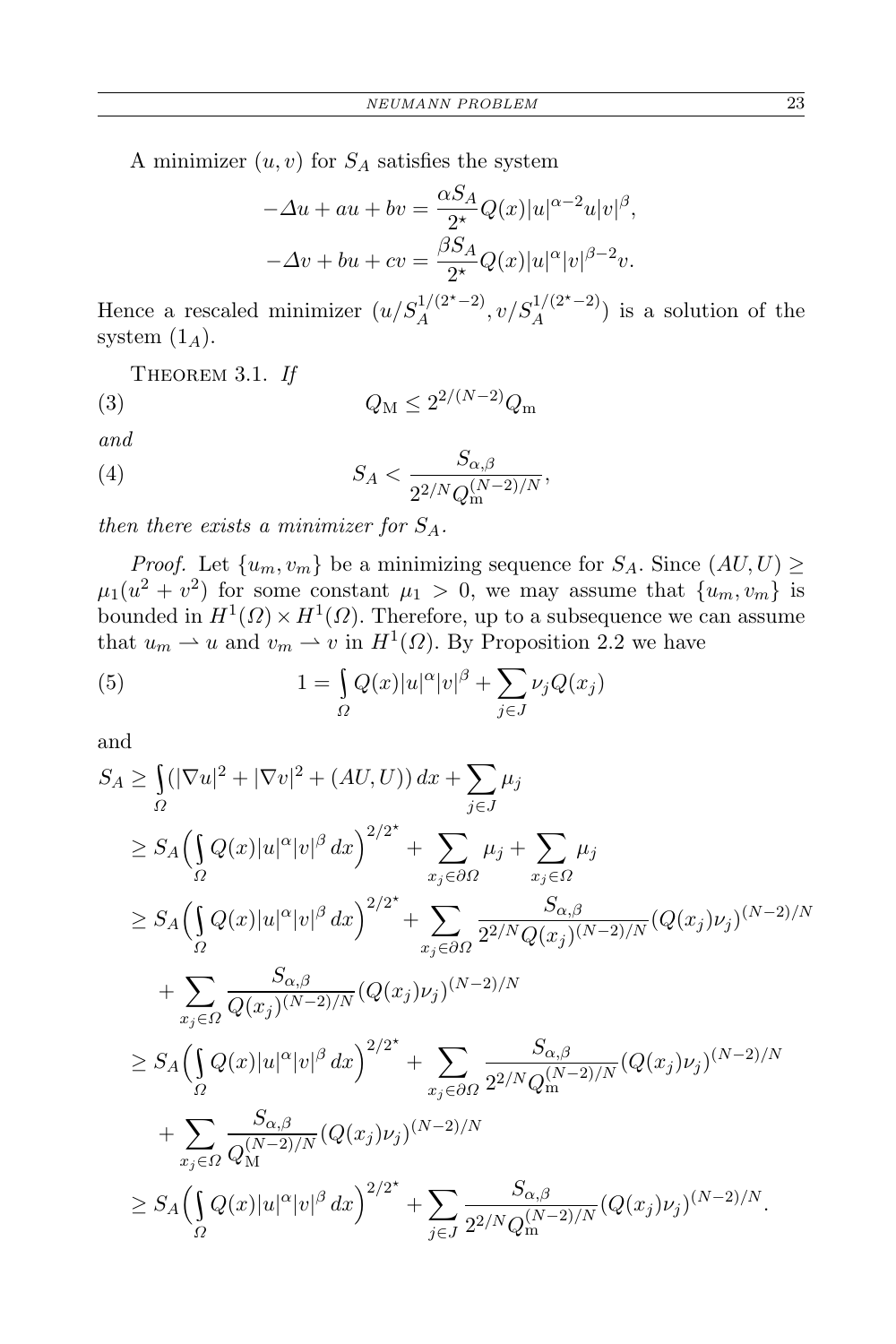This combined with (4) implies that  $\nu_j = 0$  for all  $j \in J$ . Hence

$$
\int_{\Omega} Q(x)|u|^{\alpha}|v|^{\beta} dx = 1
$$

and by the lower semicontinuity of *J<sup>A</sup>* with respect to the weak convergence we have

$$
\int_{\Omega} (|\nabla u|^2 + |\nabla v|^2 + (AU, U)) dx \le S_A.
$$

This means that  $(u, v)$  is a minimizer for  $S_A$ . Since  $(u_n, v_n)$  can be replaced by  $(|u_n|, |v_n|)$  we may assume that  $u, v \ge 0$  on  $\Omega$ . By the strong maximum principle we have  $u, v > 0$  on  $\overline{\Omega}$ . ■

In a similar manner we can prove

Theorem 3.2. *Let*

(6) 
$$
Q_M > 2^{2/(N-2)}Q_m
$$
.

*If*

$$
(7) \tS_A < \frac{S_{\alpha,\beta}}{Q_{\mathcal{M}}^{(N-2)/N}},
$$

*then there exists a minimizer for SA.*

We now formulate conditions guaranteeing that (4) holds. We need an additional assumption:

(H) there exists a point  $y \in \partial \Omega$  such that  $Q_m = Q(y)$  and  $H(y) > 0$  and moreover

$$
|Q(x) - Q(y)| = o(|x - y|) \quad \text{for } x \text{ near } y.
$$

Here  $H(y)$  denotes the mean curvature of  $\partial\Omega$  at  $y \in \partial\Omega$  with respect to the inner normal to  $\partial\Omega$  at *y*. It is also known that (see [1], [2], [17])

$$
\frac{\int_{\Omega}|\nabla U_{\varepsilon,y}|^2\,dx}{(\int_{\Omega}U_{\varepsilon,y}^{2^\star}\,dx)^{2/2^\star}}=2^{-2/N}S-\left\{\begin{aligned}A_NH(y)\varepsilon\log(1/\varepsilon)+O(\varepsilon),\quad &N=3,\\A_NH(y)\varepsilon+O(\varepsilon^2\log(1/\varepsilon)),\quad &N=4,\\A_NH(y)\varepsilon+O(\varepsilon^2),\quad &N\geq5,\end{aligned}\right.
$$

where  $A_N > 0$  is a constant depending on *N*. Let  $s, t > 0$ . Then

$$
J_A\left(\frac{sU_{\varepsilon,y},tU_{\varepsilon,y}}{(\int_{\Omega} s^{\alpha}t^{\beta}QU_{\varepsilon,y}^{2^*}dx)^{1/2^*}}\right) = \frac{s^2+t^2}{(s^{\alpha}t^{\beta})^{2/2^*}} \cdot \frac{\int_{\Omega} |\nabla U_{\varepsilon,y}|^2 dx}{(\int_{\Omega} QU_{\varepsilon,y}^{2^*} dx)^{2/2^*}} + \varrho(\varepsilon),
$$

where

$$
\varrho(\varepsilon) = \begin{cases} O(\varepsilon), & N = 3, \\ \varepsilon^2 \log(1/\varepsilon), & N = 4, \\ \varepsilon^2, & N \ge 5. \end{cases}
$$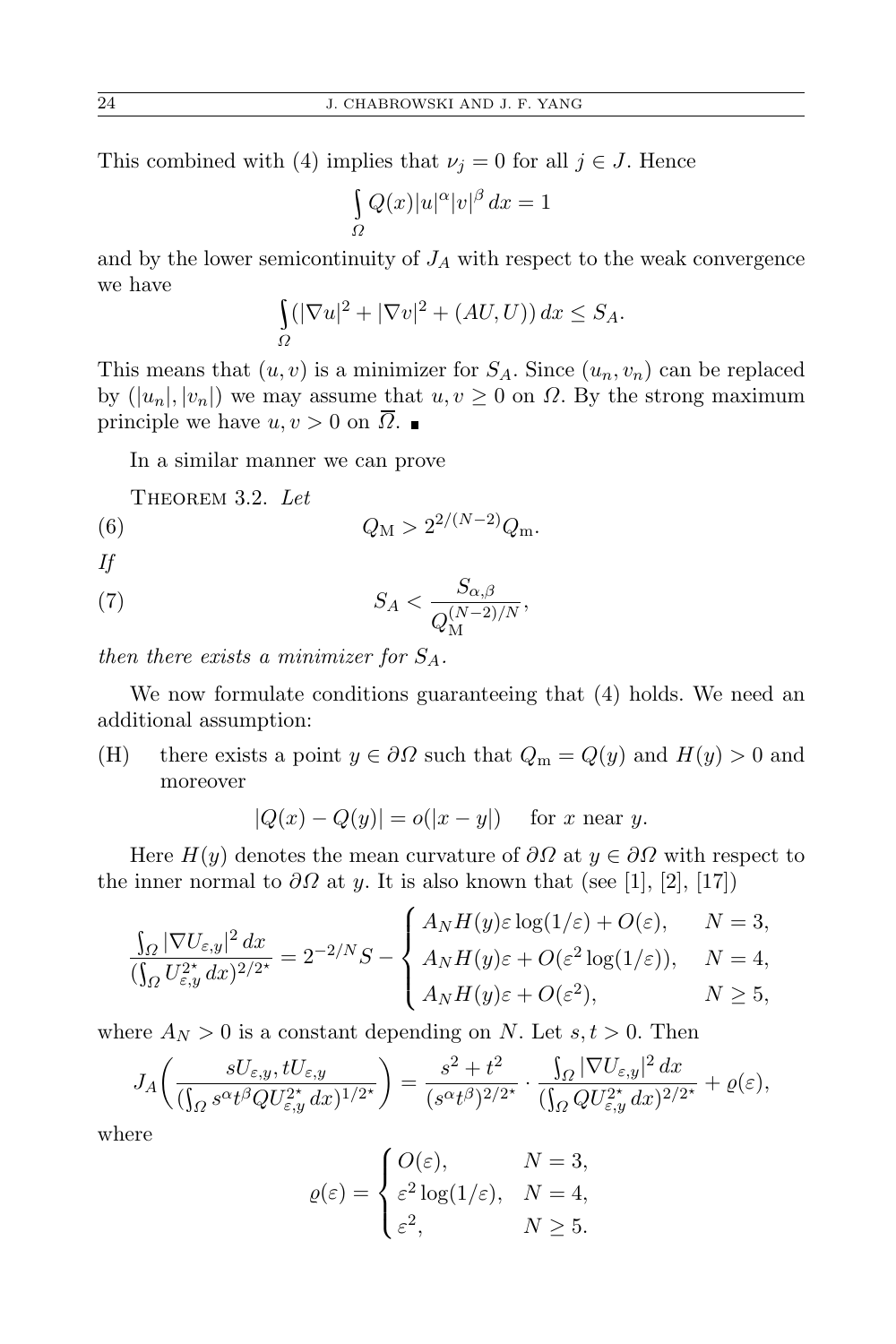We now set  $s/t = \sqrt{\beta/\alpha}$ . Using  $(H)$  we see that

$$
J_A\bigg(\frac{sU_{\varepsilon,y},tU_{\varepsilon,y}}{(s^{\alpha}t^{\beta}\int_{\varOmega}QU_{\varepsilon,y}^{2^\star})^{1/2^\star}}\bigg)<\frac{SA_{\alpha,\beta}}{2^{2/N}Q_{\rm m}^{N-2/N}}
$$

for sufficiently small  $\varepsilon > 0$ . The condition (7), under assumption (6), certainly holds for any positive definite matrix *A* with sufficiently small coefficients *a*, *b* and *c*.

**4. System** (1<sub>*Λ*</sub>)**.** First we rescale a solution  $(u, v)$  of  $(1_\Lambda)$  in the following way. We set  $u_1 = su$ ,  $v_1 = tv$  to get

$$
-\Delta u_1 + \lambda_1 u_1 = \frac{\alpha}{2^*} s^{-(\alpha - 2)} t^{-\beta} Q u_1^{\alpha - 1} v_1^{\beta},
$$
  

$$
-\Delta v_1 + \lambda_2 v_1 = \frac{\beta}{2^*} s^{-\alpha} t^{-(\beta - 2)} Q u_1^{\alpha} v_1^{\beta - 1}.
$$

Choosing *s* and *t* so that

(8) 
$$
\frac{\alpha}{2^*} s^{-(\alpha-2)} t^{-\beta} = 1 \text{ and } \frac{\beta}{2^*} s^{-\alpha} t^{-(\beta-2)} = 1,
$$

that is,  $\beta/\alpha = s^2/t^2$ , we see that  $(1_A)$  is reduced to the system

$$
(1_{\Lambda^*})\begin{cases}\n-\Delta u_1 + \lambda_1 u_1 = Q u_1^{\alpha - 1} v_1^{\beta}, \\
-\Delta v_1 + \lambda_2 v_1 = Q u_1^{\alpha} v_1^{\beta - 1} \quad \text{in}\Omega, \\
\partial u_1/\partial \nu = \partial v_1/\partial \nu = 0 \quad \text{on}\ \partial \Omega.\n\end{cases}
$$

For the future use we note the formula

(9) 
$$
\frac{t^2 + s^2}{t^2 s^2} = A_{\alpha, \beta}^{N/2}.
$$

Indeed, solving the equations (8) we get

$$
s = \left[\frac{2^{\star}}{\alpha} \left(\frac{\beta}{\alpha}\right)^{\alpha/2 - 1}\right]^{1/(2 - (\alpha + \beta))} \left(\frac{\beta}{\alpha}\right)^{1/2}, \quad t = \left[\frac{2^{\star}}{\alpha} \left(\frac{\beta}{\alpha}\right)^{\alpha/2 - 1}\right]^{1/(2 - (\alpha + \beta))}.
$$

Then

$$
\frac{t^2 + s^2}{t^2 s^2} = \frac{1 + \frac{\beta}{\alpha}}{\left[\frac{2^{\star}}{\alpha} \left(\frac{\beta}{\alpha}\right)^{\alpha/2 - 1}\right]^{2/(2 - (\alpha + \beta))} \frac{\beta}{\alpha}} = \frac{\alpha + \beta}{\beta} \left[ \left(\frac{\beta}{\alpha}\right)^{(\alpha - 2)/2} + \left(\frac{\beta}{\alpha}\right)^{\alpha/2} \right]^{N/2 - 1}
$$

$$
= \frac{\alpha + \beta}{\beta} \left[ \left(\frac{\beta}{\alpha}\right)^{\alpha/2} \left(\frac{\alpha}{\beta} + 1\right) \right]^{N/2 - 1} = \left(\frac{\beta}{\alpha}\right)^{\alpha(N/2 - 1)/2} \left(\frac{\alpha + \beta}{\beta}\right)^{N/2}.
$$

By easy computations we get

$$
A_{\alpha,\beta}^{N/2} = \left[ \left( \frac{\alpha}{\beta} \right)^{\beta/(\alpha+\beta)} + \left( \frac{\alpha}{\beta} \right)^{-\alpha/(\alpha+\beta)} \right]^{N/2} = \left[ \left( \frac{\alpha}{\beta} \right)^{\beta/(\alpha+\beta)} \left( 1 + \frac{\beta}{\alpha} \right) \right]^{N/2}
$$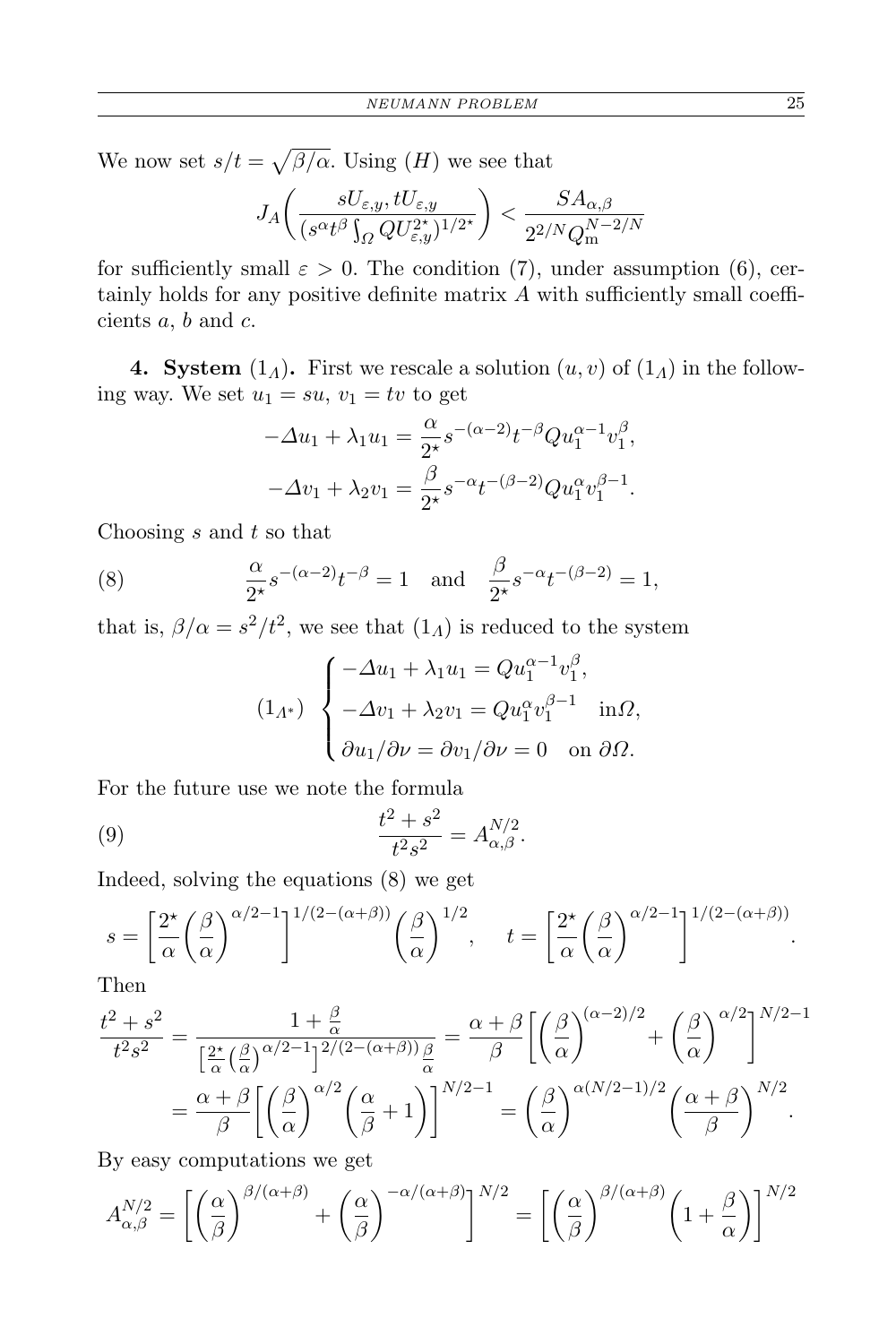$$
= \left(\frac{\beta}{\alpha}\right)^{N\alpha/(2(\alpha+\beta))} \left(\frac{\alpha+\beta}{\beta}\right)^{N/2} = \left(\frac{\beta}{\alpha}\right)^{\alpha(N/2-1)/2} \left(\frac{\alpha+\beta}{\beta}\right)^{N/2}
$$

and the formula (9) follows.

PROPOSITION 4.1. (i) *Suppose that*  $\lambda_1 = \lambda_2$ . If  $(u, v)$  *is a positive solution of*  $(1_A)$ , *then*  $u = s^{-1}w$  *and*  $v = t^{-1}w$ , *where s, t are positive constants satisfying* (8) *and w is a positive solution of the problem*

(10) 
$$
\begin{cases}\n-\Delta w + \lambda_1 w = Q(x)w^{2^*-1} & \text{in } \Omega, \\
\partial w/\partial \nu = 0 & \text{on } \partial \Omega.\n\end{cases}
$$

(ii) *Suppose that*  $\lambda_1 > \lambda_2$ *. If*  $(u, v)$  *is a positive solution of*  $(1_\Lambda)$ *, then*  $su \leq tv$  *on*  $\Omega$ 

*where*  $s, t > 0$  *are constants satisfying*  $(8)$ *.* 

*Proof.* (i) The rescaled functions  $u_1 = su$  and  $v_1 = tv$  satisfy  $(1_{\Lambda^*})$ . From this we deduce that

$$
\begin{cases}\n-\Delta(u_1 - v_1) + [\lambda_1 + Qu_1^{\alpha - 1}v_1^{\beta - 1}](u_1 - v_1) = 0 & \text{in } \Omega, \\
\partial(u_1 - v_1)/\partial \nu = 0 & \text{on } \partial\Omega.\n\end{cases}
$$

By the maximum principle we have  $u_1 = v_1$  on  $\Omega$ . Setting  $u_1 = v_1 = w$ , we see that *w* satisfies (10) and the result follows.

(ii) The difference  $u_1 - v_1$  satisfies

 $- \Delta(u_1 - v_1) + \lambda_1(u_1 - v_1) + (\lambda_1 - \lambda_2)v_1 + Qu_1^{\alpha - 1}v_1^{\beta - 1}$  $j_1^{\rho-1}(u_1-v_1)=0$  in  $\Omega$ .

Hence

$$
-\Delta(u_1 - v_1) + [\lambda_1 + Qu_1^{\alpha-1}v_1^{\beta-1}](u_1 - v_1) \le 0 \quad \text{in } \Omega,
$$

$$
\frac{\partial(u_1 - v_1)}{\partial \nu} = 0 \quad \text{on } \partial\Omega.
$$

By the maximum principle we get  $u_1 \leq v_1$  on  $\Omega$ .

In what follows, we study the behaviour of the least energy solutions of  $(1_A)$  as  $\lambda_1, \lambda_2 \to \infty$ . According to the previous section, these solutions are minimizers of the problem

$$
S_A = \inf \Big\{ \int_{\Omega} (|\nabla u|^2 + \lambda_1 u^2 + |\nabla v|^2 + \lambda_2 v^2) \, dx; \Big\}
$$
  

$$
u, v \in H^1(\Omega), \int_{\Omega} Q |u|^\alpha |v|^\beta \, dx = 1 \Big\}.
$$

THEOREM 4.2. Let  $Q_M < 2^{2/(N-2)}Q_m$ . Suppose that  $\lambda_1 = \lambda_2 + m$ ,  $m > 0$ *. Let*  $u^1_\lambda = su_\lambda$  and  $v^1_\lambda = tv_\lambda$  be a rescaled least energy solution for  $(1_A)$ , *where s* and *t satisfy the equations* (8)*. If*  $M_\lambda = \max_{x \in \overline{\Omega}} v_\lambda^1(x) =$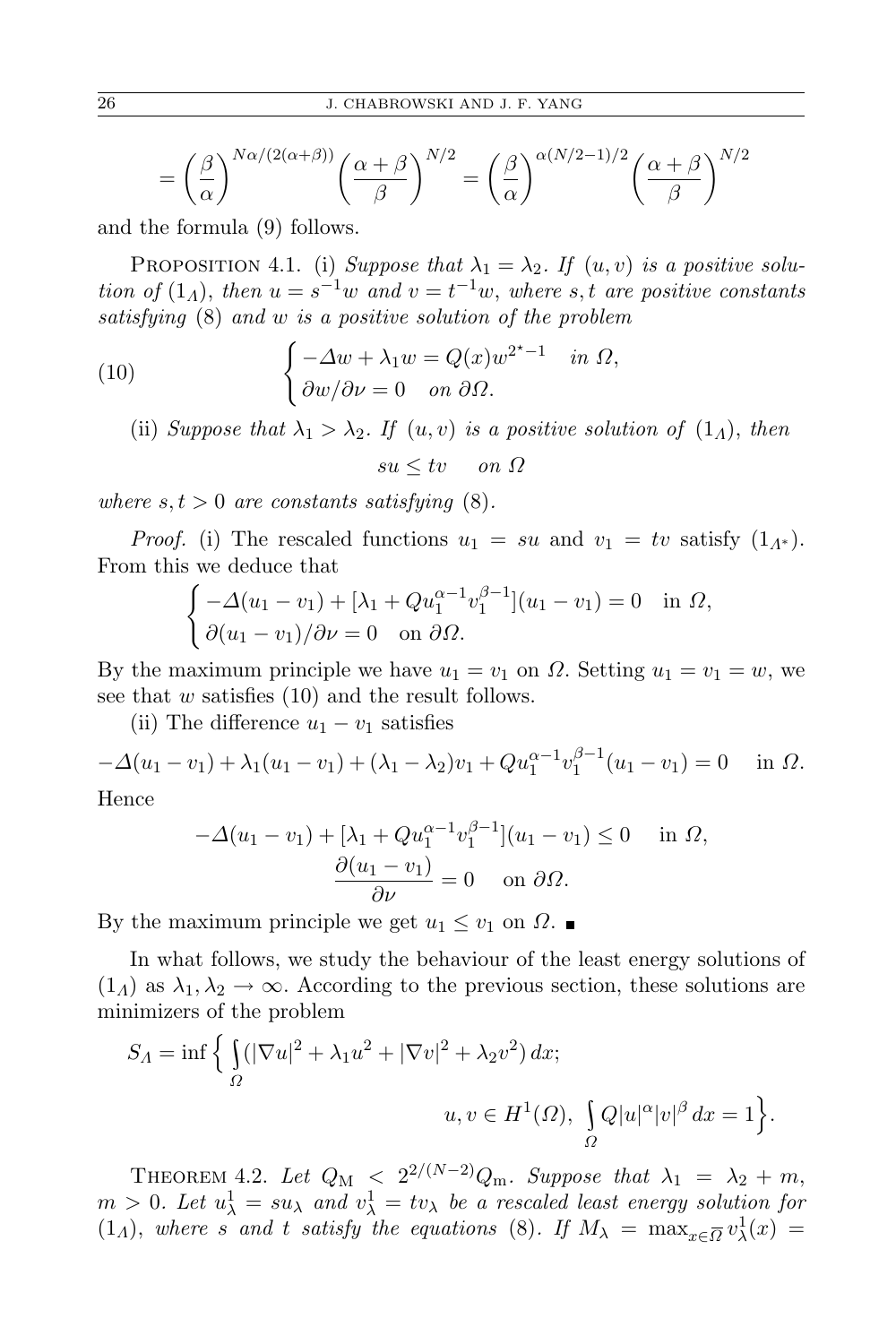$v^1_\lambda(x_\lambda), x_\lambda \in \overline{\Omega}, \text{ then } u^1_\lambda \leq M_\lambda, M_\lambda \to \infty \text{ and } x_\lambda \to x_\circ \in \partial\Omega \text{ with }$  $Q(x_{\circ}) = Q_{\rm m}$  *as*  $\lambda_2 \rightarrow \infty$ *. Moreover*,

$$
\lim_{\lambda_2 \to \infty} \int_{\Omega} |\nabla(su_{\lambda} - U_{\varepsilon_{\lambda},x_{\lambda}}(Bx))|^2 dx = 0,
$$
  

$$
\lim_{\lambda_2 \to \infty} \int_{\Omega} |\nabla(tv_{\lambda} - U_{\varepsilon_{\lambda},x_{\lambda}}(Bx))|^2 dx = 0,
$$

*where*  $B = Q_{\rm M}^{1/N} A_{\alpha,\beta}^{1/2} S^{1/2}$ .

*Proof.* We commence by showing that  $M_{\lambda} \to \infty$  as  $\lambda_2 \to \infty$ . Indeed, we have

$$
\int_{\Omega} (|\nabla v_{\lambda}^{1}|^{2} + \lambda_{2} (v_{\lambda}^{1})^{2}) dx = \int_{\Omega} Q(u_{\lambda}^{1})^{\alpha} (v_{\lambda}^{1})^{\beta} dx
$$

and by Proposition 4.1(ii),

$$
\int_{\Omega} Q(v_{\lambda}^1)^2((v_{\lambda}^1)^{2^*-2} - \lambda_2) dx \ge 0.
$$

Hence  $Q(v_\lambda^1)^{2^*-2} \geq \lambda_2$  somewhere in *Ω*. This means that  $M_\lambda^{4/(N-2)} \geq$  $\lambda_2/Q_M$  and our claim follows. We now define

$$
\widetilde{u}_{\lambda}^{1}(x) = \varepsilon_{\lambda}^{(N-2)/2} u_{\lambda}^{1}(\varepsilon_{\lambda} x + x_{\lambda}) \quad \text{and} \quad \widetilde{v}_{\lambda}^{1}(x) = \varepsilon_{\lambda}^{(N-2)/2} v_{\lambda}^{1}(\varepsilon_{\lambda} x + x_{\lambda})
$$

for  $x \in \Omega_{\varepsilon_{\lambda}} = (\Omega - x_{\lambda})/\varepsilon_{\lambda}$ , where  $\varepsilon_{\lambda} = 1/M_{\lambda}^{2/(N-2)}$ . The functions  $\tilde{u}^1_{\lambda}$  and  $\widetilde{v}_{\lambda}^1$  are solutions of the problem

(11) 
$$
\begin{cases}\n-\Delta \widetilde{u}_{\lambda}^1 + \lambda_1 \varepsilon_{\lambda}^2 \widetilde{u}_{\lambda}^1 = S_A Q(\varepsilon_{\lambda} x + x_{\lambda}) (\widetilde{u}_{\lambda}^1)^{\alpha - 1} (\widetilde{v}_{\lambda}^1)^{\beta}, \\
-\Delta \widetilde{v}_{\lambda}^1 + \lambda_2 \varepsilon_{\lambda}^2 \widetilde{v}_{\lambda}^1 = S_A Q(\varepsilon_{\lambda} x + x_{\lambda}) (\widetilde{u}_{\lambda}^1)^{\alpha} (\widetilde{v}_{\lambda}^1)^{\beta - 1} & \text{in } \Omega_{\varepsilon_{\lambda}}, \\
\partial \widetilde{v}_{\lambda}^1 / \partial \nu = \partial \widetilde{u}_{\lambda}^1 / \partial \nu = 0 & \text{on } \partial \Omega_{\varepsilon_{\lambda}}.\n\end{cases}
$$

Since  $M_{\lambda}^{4/(N-2)} \ge \lambda_2/Q_M$  and  $\lambda_1 = \lambda_2 + m$ , we see that  $\varepsilon_{\lambda}^2 \lambda_1$  and  $\varepsilon_{\lambda}^2 \lambda_2$  are bounded as  $\lambda_2 \to \infty$ . The elliptic regularity theory implies that  $\tilde{u}^1_\lambda \to \tilde{u}$  and  $\tilde{u}^1_\lambda \to \tilde{u}^2$  and  $\tilde{u}^2_\lambda \to \tilde{u}^2$  $\widetilde{v}_{\lambda}^1 \to \widetilde{v}$  in  $C_{\text{loc}}^2(\mathbb{R}^N)$ . We may also assume that  $x_{\lambda} \to x_{\text{o}}$ ,  $\varepsilon_{\lambda}^2 \lambda_1 \to a_1$  and  $\varepsilon^2 \lambda_2 \to a_2$  as  $\lambda_2 \to \infty$ , where  $0 \le a_1, a_2 < \infty$ . We also observe that

$$
\lim_{\lambda_2 \to \infty} S_{\Lambda} = \frac{A_{\alpha,\beta} S}{2^{2/N} Q_{\rm m}^{(N-2)/N}} =: S_{\Lambda_{\infty}}.
$$

This can be easily established using the concentration-compactness principle. Hence  $(\tilde{u}, \tilde{v})$  is a solution of the problem

(12) 
$$
\begin{cases}\n-\Delta \widetilde{u} + a_1 \widetilde{u} = S_{\Lambda_{\infty}} Q(x_{\circ}) \widetilde{u}^{\alpha - 1} \widetilde{v}^{\beta}, \\
-\Delta \widetilde{v} + a_2 \widetilde{v} = S_{\Lambda_{\infty}} Q(x_{\circ}) \widetilde{u}^{\alpha} \widetilde{v}^{\beta - 1} \quad \text{in } \Omega_{\infty}, \\
\partial \widetilde{u}/\partial \nu = \partial \widetilde{v}/\partial \nu = 0 \quad \text{on } \partial \Omega_{\infty},\n\end{cases}
$$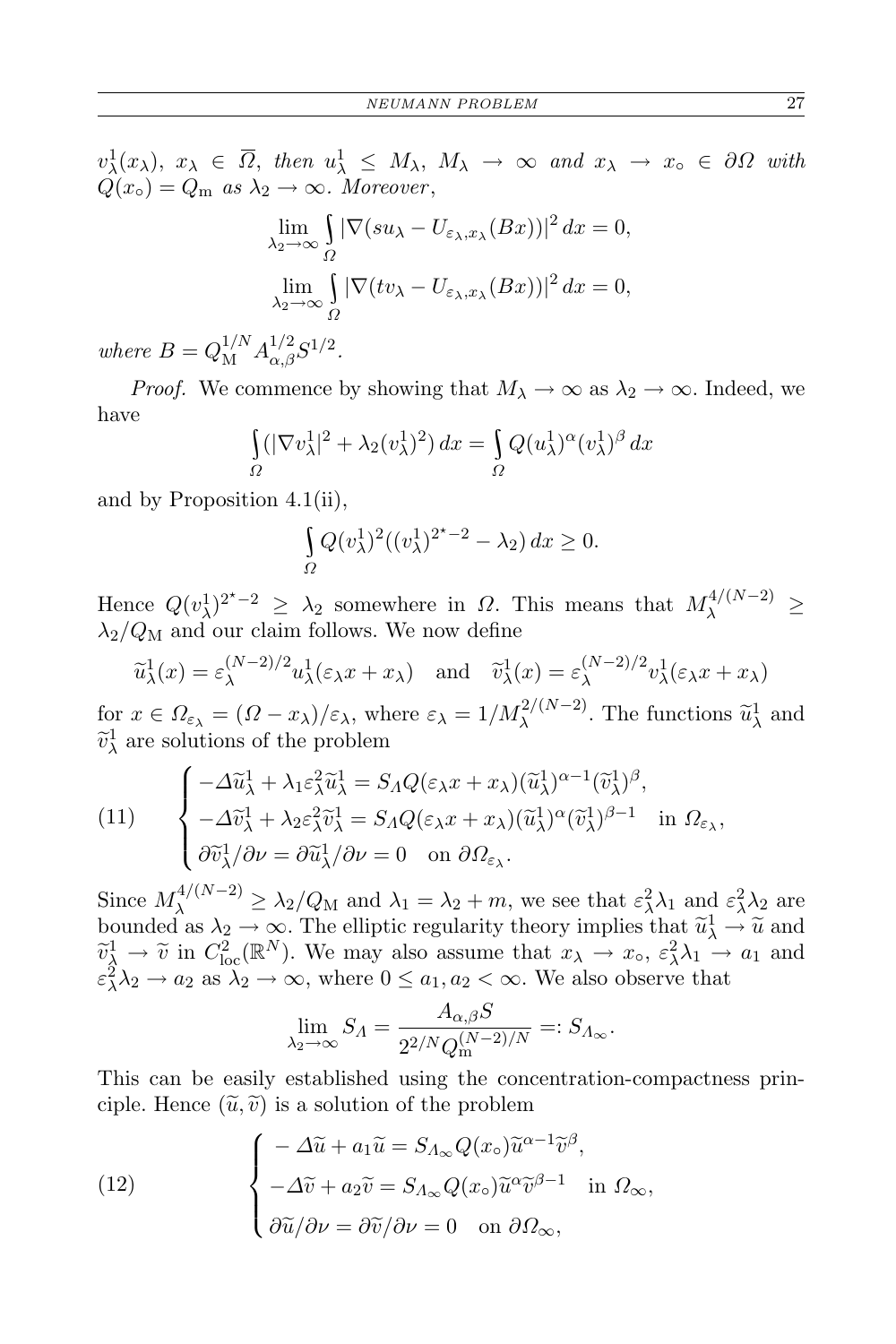where  $\Omega_{\varepsilon_{\lambda}} \to \Omega_{\infty}$  as  $\lambda_2 \to \infty$ . Since  $\tilde{v}_{\lambda}^1(0) = 1$  we see that  $\tilde{v} \neq 0$ . We now show that  $\widetilde{u} \neq 0$ . (As we will see later,  $\Omega_{\infty}$  is either  $\mathbb{R}^{N}$  or a half-space in  $\mathbb{R}^{N}$ .) By the Estay larger  $\mathbb{R}_{+}^{N}$ .) By the Fatou lemma

$$
\int_{\Omega_{\infty}} (|\nabla \widetilde{u}|^2 + m\widetilde{u}^2 + |\nabla \widetilde{v}|^2 + m\widetilde{v}^2) dx \le \lim_{\lambda_2 \to \infty} S_{\Lambda} < \infty,
$$

therefore  $\widetilde{u}, \widetilde{v} \in H^1(\Omega_\infty)$ . If  $\widetilde{u} \equiv 0$  on  $\Omega_\infty$ , then

$$
-\Delta \widetilde{v} + a_2 \widetilde{v} = 0 \quad \text{in } \Omega_\infty, \qquad \frac{\partial \widetilde{v}}{\partial n} = 0 \quad \text{on } \partial \Omega_\infty.
$$

Hence  $\tilde{v} \equiv 0$  on  $\Omega_{\infty}$  in both cases  $\Omega_{\infty} = \mathbb{R}^{N}$  and  $\Omega_{\infty} = \mathbb{R}^{N}$ , which is a contradiction. By Pokhozhaev's identity (see Appendix)  $a_1 = a_2 = 0$ . Therefore the system (12) is reduced to

(13) 
$$
\begin{cases}\n-\Delta \widetilde{u} = S_{\Lambda_{\infty}} Q(x_{\circ}) \widetilde{u}^{\alpha - 1} \widetilde{v}^{\beta}, \\
-\Delta \widetilde{v} = S_{\lambda_{\infty}} Q(x_{\circ}) \widetilde{u}^{\alpha} \widetilde{v}^{\beta - 1} \quad \text{in } \Omega_{\infty}, \\
\partial \widetilde{u}/\partial \nu = \partial \widetilde{v}/\partial \nu = 0 \quad \text{on } \partial \Omega_{\infty}.\n\end{cases}
$$

By Proposition 4.1(i), we see that  $\tilde{u} = \tilde{v}$  on  $\Omega_{\infty}$ . We now distinguish two cases:

- (a) dist(*xλ, ∂Ω*)*/ε<sup>λ</sup> → ∞* or
- (b) dist $(x_\lambda, \partial \Omega)/\varepsilon_\lambda$  is bounded as  $\lambda_2 \to \infty$ .

In the first case we have

$$
\widetilde{u} = \widetilde{v} = U(S_{\Lambda_{\infty}}^{1/2} Q(x_{\circ})^{1/2} x)
$$
 and  $\Omega_{\infty} = \mathbb{R}^{N}$ .

Let  $b = S_{A_{\infty}}^{1/2}$  $\int_{\Lambda_{\infty}}^{1/2} Q(x)$ <sup>1/2</sup>. Then by Fatou's lemma

$$
(14) \quad \frac{s^2 + t^2}{s^2 t^2} b^{2-N} \int_{\mathbb{R}^N} |\nabla U|^2 dx = \frac{s^2 + t^2}{s^2 t^2} b^{2-N} S^{N/2}
$$

$$
\leq \lim_{\lambda_2 \to \infty} \int_{\Omega} (|\nabla u_{\lambda}|^2 + |\nabla v_{\lambda}|^2) dx \leq \frac{S_{\alpha, \beta}}{2^{2/N} Q_{\text{m}}^{(N-2)/2}}.
$$

Here we have used the fact that  $\lim_{\lambda_2 \to \infty} \lambda_1 \int_{\Omega} u_\lambda^2 dx = \lim_{\lambda_2 \to \infty} \lambda_2 \int_{\Omega} v_\lambda^2 dx$  $= 0$ . From the above inequality and  $(9)$  we deduce that

$$
A_{\alpha,\beta}^{N/2} Q(x_0)^{1-N/2} \frac{A_{\alpha,\beta}^{1-N/2} S^{1-N/2} S^{N/2}}{2^{(2/N)(1-N/2)} Q_m^{((N-2)/N)(1-N/2)}} \leq A_{\alpha\beta} \frac{S}{2^{2/N} Q_m^{(N-2)/N}},
$$

which is equivalent to  $2Q_M^{(N-2)/2} \leq Q(x_\circ)^{(N-2)/2}$ . Hence  $2^{2/(N-2)}Q_m \leq Q_M$ , which is impossible. Therefore case (b) prevails and  $x<sub>o</sub> \in \partial\Omega$ . In this case we may assume that  $\Omega_{\infty} = \mathbb{R}^N_+$  and estimate (14) takes the form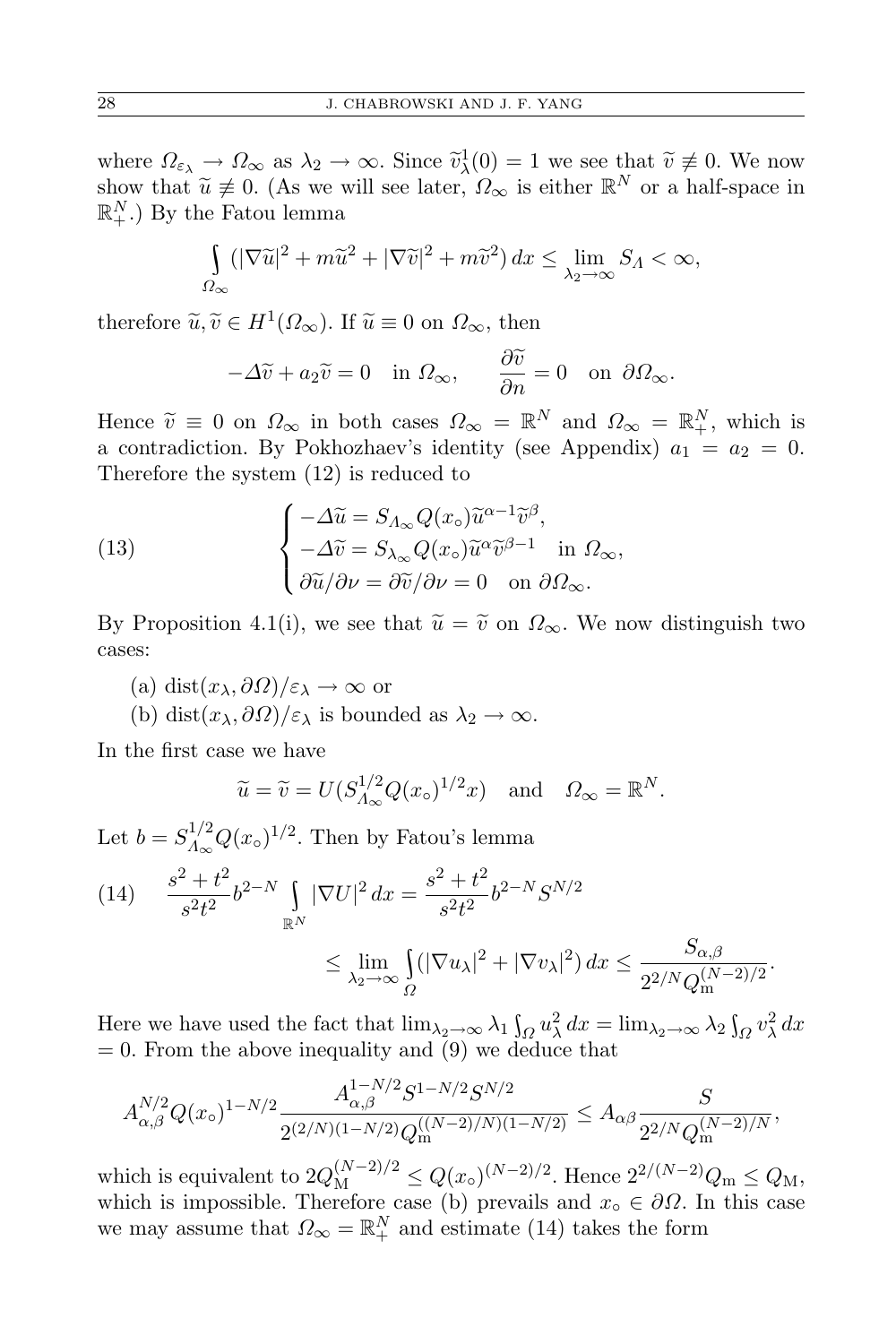$$
\frac{s^2 + t^2}{s^2 t^2} b^{2-N} \int_{\mathbb{R}_+^N} |\nabla U|^2 dx = \frac{s^2 + t^2}{s^2 t^2} b^{2-N} \frac{S^{N/2}}{2}
$$
  

$$
\leq \lim_{\lambda_2 \to \infty} \int_{\Omega} (|\nabla u_\lambda|^2 + |\nabla v_\lambda|^2) dx = \frac{S_{\alpha,\beta}}{2^{2/N} Q_{\text{m}}^{(N-2)/N}}.
$$

From this we deduce that  $Q(x_0) \geq Q_m$  and hence  $Q(x_0) = Q_m$ . Therefore, the above inequality becomes, in fact, equality. On the other hand, by the Fatou lemma and the fact that  $\tilde{u}^1_\lambda \to U(bx)$  and  $\tilde{v}^1_\lambda \to U(bx)$  in  $C^2_{\text{loc}}(\mathbb{R}^N)$ , we get

$$
b^{2-N} \int_{\mathbb{R}_+^N} |\nabla U|^2 \, dx \le \lim_{\lambda_2 \to \infty} \int_{\Omega} |\nabla u_\lambda^1|^2 \, dx = \lim_{\lambda_2 \to \infty} \int_{\Omega_{\varepsilon_\lambda}} |\nabla \tilde{u}_\lambda^1|^2 \, dx
$$

and

$$
b^{2-N}\int\limits_{\mathbb{R}^N_+} |\nabla U|^2\,dx \leq \lim\limits_{\lambda_2\to\infty}\int\limits_{\varOmega} |\nabla v^1_\lambda|\,dx = \lim\limits_{\lambda_2\to\infty}\int\limits_{\varOmega_{\varepsilon_\lambda}} |\nabla \widetilde v^1_\lambda|^2\,dx.
$$

From this we deduce that

$$
\lim_{\lambda_2 \to \infty} \int_{\Omega_{\varepsilon_\lambda}} |\nabla \widetilde{u}_\lambda^1|^2 dx = \lim_{\lambda_2 \to \infty} \int_{\Omega_{\varepsilon_\lambda}} |\nabla \widetilde{v}_\lambda^1|^2 dx = b^{2-N} \int_{\mathbb{R}_+^N} |\nabla U|^2 dx
$$

and the result readily follows.  $\blacksquare$ 

**5. The case**  $Q_M > S_{\alpha,\beta}/Q_m^{(N-2)/N}$ . As in the previous section the parameters  $\lambda_1, \lambda_2$  satisfy  $\lambda_1 = \lambda_2 + m$ , where  $m > 0$  is fixed. In Theorem 5.3 below we show that least energy solutions exist for  $\lambda_2 \in (0, \overline{\lambda})$  for some  $\overline{\lambda} > 0$  and there are no solutions for  $\lambda_2 > \overline{\lambda}$ . This means that

$$
S_{\lambda} = \frac{SA_{\alpha,\beta}}{Q_{\mathcal{M}}^{(N-2)/N}} \quad \text{ for } \lambda_2 > \overline{\lambda}.
$$

We need the following lemmas:

LEMMA 5.1 ([17], Lemma 4.7). *Assume*  $N \geq 5$ . Let  $\lambda_n > 0$  and  $\lambda_n \rightarrow$  $\infty, \sigma_n \to \infty, \sigma_n > 0, P_n \in \Omega, P_n \to P_o$  with  $P_o \in \Omega$  and  $v_n \in H^1(\Omega)$ ,  $v_n \geq 0$ ,  $v_n \rightharpoonup v$  *in*  $H^1(\Omega)$  *be such that* 

$$
\lim_{n \to \infty} \left\| \nabla v_n - \nabla \left( \frac{U_{\sigma_n, P_n}}{\| U_{\sigma_n, P_n} \|_{L^{2^*}(\Omega)}} \right) \right\|_{L^2(\Omega)} = 0.
$$

 $I$ *f*  $\int_{\Omega}(|\nabla v_n|^2 + \lambda_n v_n^2) dx < S$  *for large n, then there exist sequences*  $\{\delta_n\},\$  $\delta_n > 0$ , and  $\{y_n\} \subset \Omega$  *such that, modulo a subsequence,*  $\delta_n/\sigma_n \to 1$ ,  $y_n \to P_o$ *and*

$$
\int_{\Omega} (|\nabla v_n|^2 + \lambda_n v_n^2) dx \ge \frac{\int_{\Omega} (|\nabla U_{\delta_n, y_n}|^2 + \lambda_n U_{\delta_n, y_n}^2) dx}{\|U_{\delta_n, y_n}\|_{L^{2^*}(\Omega)}^2} + O(\delta_n^2) + o(\lambda_n \delta_n^2)
$$
  
and  $o(\lambda_n \delta_n^2) = O(\delta_n^2)$ .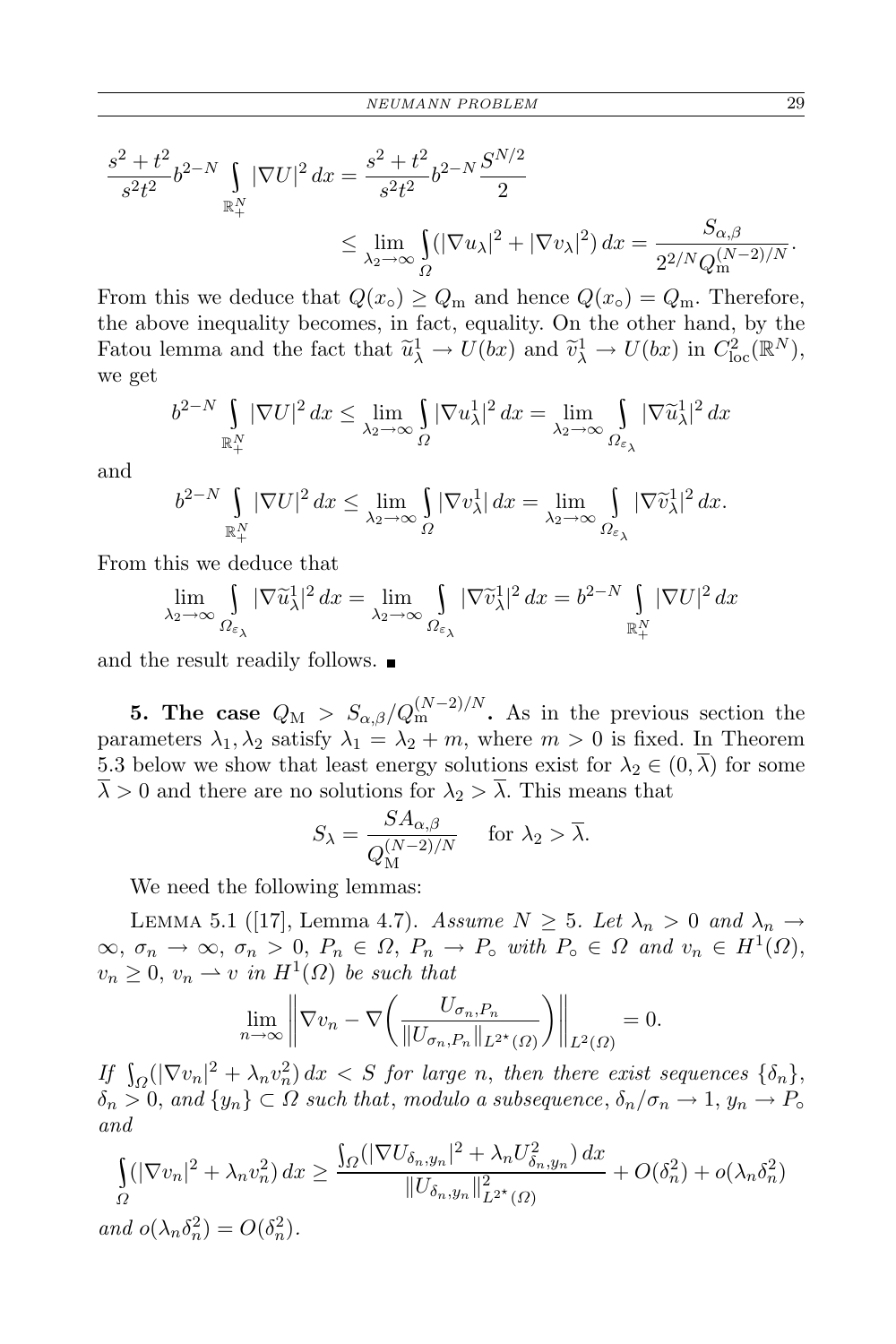LEMMA 5.2 (see [9]). *Suppose that*  $N \geq 5$ . Let *y* be an interior point of *Ω. Then there exists a constant b<sup>N</sup> >* 0, *depending only on N*, *such that*

$$
\frac{\int_{\Omega} (|\nabla U_{\delta,y}|^2 + \lambda U_{\delta,y}^2) dx}{(\int_{\Omega} U_{\delta,y}^{2^\star} dx)^{2/2^\star}} = S + b_n \lambda \delta^2 + O(\delta^2) + o(\lambda \delta^2),
$$

 $O(\cdot)$  *and*  $o(\cdot)$  *are uniform in*  $\lambda$  *and*  $y$  *as*  $\delta \to 0$  *for*  $\lambda > 1$  *and for y in compact subsets of Ω.*

THEOREM 5.3. *Suppose that*  $N \ge 5$ *. Let*  $Q_M > S_{\alpha,\beta}/Q_m^{(N-2)/N}$  and  $\lambda_1 =$  $\lambda_2 + m$ *. Then there exists*  $\overline{\lambda} > 0$  *such that least energy solutions exist only for*  $\lambda_2 \in (0, \lambda)$ .

*Proof.* We argue indirectly. Assume that there exists a least energy solution  $(u_\lambda, v_\lambda)$  for  $(1_\Lambda)$  for each  $\lambda_2 > 0$ . Set  $u_\lambda^1 = su_\lambda$ ,  $v_\lambda^1 = tv_\lambda$  with  $s, t > 0$ satisfying (8) and  $M_{\lambda} = \sup_{x \in \overline{\Omega}} v_{\lambda}(x) = v_{\lambda}(x)$ . As in the proof of Theorem 4.2 we show that  $M_{\lambda} \to \infty$  as  $\lambda_2 \to \infty$  and also  $u_{\lambda}^1 \leq v_{\lambda}^1$  on  $\Omega$ . We now apply the blow-up technique to the rescaled solutions

$$
(\widetilde{u}_{\lambda}^1(x), \widetilde{v}_{\lambda}^1(x)) = (\varepsilon_{\lambda}^{(N-2)/2} u_{\lambda}^1(\varepsilon_{\lambda} x + x_{\lambda}), \varepsilon^{(N-2)/2} v_{\lambda}^1(\varepsilon_{\lambda} x + x_{\lambda})).
$$

Obviously we have  $\widetilde{u}_{\lambda}^1 \to \widetilde{u}$  and  $\widetilde{v}_{\lambda}^1 \to \widetilde{v}$  in  $C^2_{\text{loc}}(\mathbb{R}^N)$  and  $\widetilde{u}$  and  $\widetilde{v}$  satisfy the system (13) with  $S_{\Lambda_{\infty}}$  replaced by  $A_{\alpha,\beta}S/Q_{\rm M}^{(N-2)/N}$ . We now consider the cases (a) and (b) from the proof of Theorem 4.2. Due to the assumption  $Q_M > 2^{2/(N-2)}Q_m$ , the case (b) does not hold. Therefore (a) occurs. In this case we have

$$
\widetilde{u} = \widetilde{v} = U(S_{\widetilde{\Lambda}_{\infty}}^{1/2} Q(x_{\circ})^{1/2} x),
$$

where  $S_{\widetilde{A}_{\infty}} = A_{\alpha,\beta} S/Q_M^{(N-2)/N}$ . By the Fatou lemma we have

$$
\frac{t^2 + s^2}{s^2 t^2} Q(x_\circ)^{1 - N/2} S_{\widetilde{\Lambda}_\infty}^{1 - N/2} S^{N/2} \le \frac{A_{\alpha, \beta} S}{Q_M^{(N-2)/N}},
$$

from which we deduce, using formula (9), that  $Q(x_0) \geq Q_M$  and necessarily  $Q(x<sub>o</sub>) = Q<sub>M</sub>$ . We now observe that by the above argument we also have

$$
\lim_{\lambda_2 \to \infty} \lambda_1 \int_{\Omega} u_{\lambda}^2 dx = \lim_{\lambda_2 \to \infty} \lambda_2 \int_{\Omega} v_{\lambda}^2 dx = 0.
$$

\

Therefore

(15) 
$$
\lim_{\lambda_2 \to \infty} \int_{\Omega} (|\nabla u_{\lambda}|^2 + |\nabla v_{\lambda}|^2) dx = \frac{A_{\alpha,\beta} S}{Q_M^{(N-2)/N}}.
$$

\

As in the proof of Theorem 4.2 we show that

(16) 
$$
\int_{\mathbb{R}^N} |\nabla U(Bx)|^2 dx = \lim_{\lambda_2 \to \infty} \int_{\Omega} |\nabla u_{\lambda}^1|^2 dx = \lim_{\lambda_2 \to \infty} \int_{\Omega_{\varepsilon_{\lambda}}} |\nabla \widetilde{u}_{\lambda}^1|^2 dx,
$$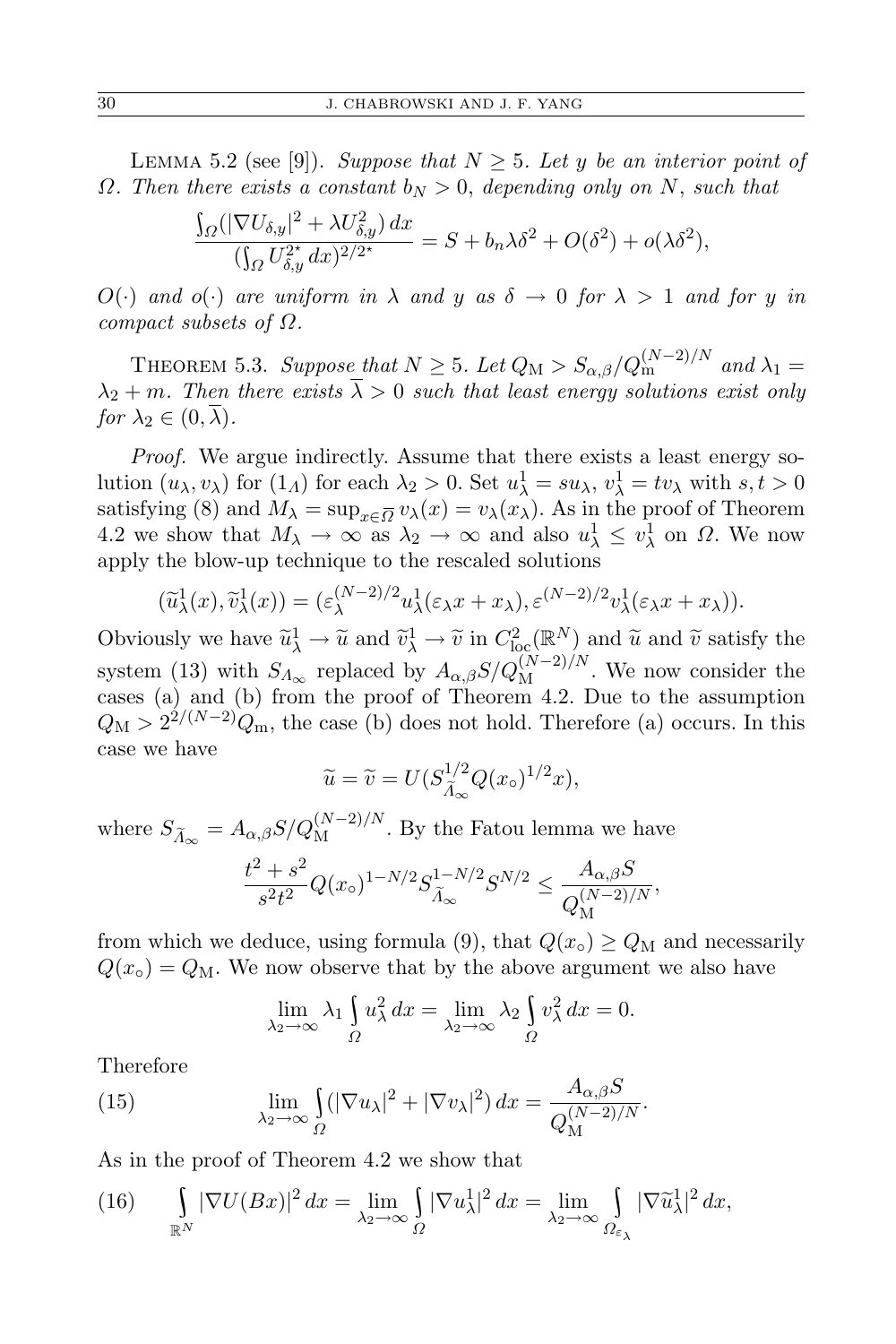(17) 
$$
\int_{\mathbb{R}^N} |\nabla U(Bx)|^2 dx = \lim_{\lambda_2 \to \infty} \int_{\Omega} |\nabla v_\lambda^1|^2 dx = \lim_{\lambda_2 \to \infty} \int_{\Omega_{\varepsilon_\lambda}} |\nabla \tilde{v}_\lambda^1|^2 dx,
$$

where  $B = S_{\tilde{\lambda}}^{1/2}$  $\frac{1}{A_{\infty}}$  *Q*<sup>1</sup>/<sup>2</sup>. Since

$$
\frac{s^2 + t^2}{s^2 t^2} B^{2-N} S^{N/2} = \frac{A_{\alpha,\beta} S}{Q_M^{(N-2)/N}},
$$

we may assume that along a subsequence  $\lambda_2^n \to \infty$  we have

$$
\int\limits_{\Omega_{\varepsilon_{\lambda_n}}} |\nabla \widetilde u_{\lambda_n}^1|^2\,dx < \frac{A_{\alpha,\beta}S}{Q_M^{(N-2)/N}}.
$$

Then by  $(16)$ ,

(18) 
$$
\lim_{\lambda_2^n \to \infty} \int_{\Omega} |\nabla u_{\lambda_n}^1|^2 dx = \lim_{\lambda_2^n \to \infty} \int_{\Omega_{\varepsilon_{\lambda_n}}} |\nabla \widetilde{u}_{\lambda_n}^1|^2 dx = \frac{A_{\alpha,\beta} S}{Q_M^{(N-2)/N}}.
$$

We now set

$$
w_{\lambda_n} = \frac{Q_{\mathcal{M}}^{(N-2)/(2N)}}{A_{\alpha,\beta}^{1/2}} \widetilde{u}_{\lambda_n}^1.
$$

Then

$$
\int_{\Omega} |\nabla w_{\lambda_n}|^2 dx = \frac{s^2 Q_{\mathcal{M}}^{(N-2)/N}}{A_{\alpha,\beta}} \int_{\Omega} |\nabla u_{\lambda_n}|^2 dx < S
$$

and

$$
\left\|\nabla w_{\lambda_n} - \overline{\varepsilon}^{-(N-2)/4} S^{-(N-2)/4} \nabla U \left(\frac{x - x_{\lambda_n}}{\overline{\varepsilon}_{\lambda_n}}\right)\right\|_{L^2(\Omega)} \to 0
$$

as  $n \to \infty$ , where

$$
\overline{\varepsilon}_{\lambda_n} = \frac{\varepsilon_{\lambda_n}}{S^{1/2} Q_{\rm M}^{1/2} A_{\alpha,\beta}^{1/2}}.
$$

Using Lemma 5.1 with  $P_n = x_{\lambda_n}$ , we get sequences  $\{y_n\}$  such that, modulo a subsequence,  $\varepsilon_{\lambda_n}/\sigma_n \to 1$ ,  $y_n \to x_\circ$  and moreover

$$
\int_{\Omega} (|\nabla w_n|^2 + \lambda_1^n w_n^2) dx \ge \frac{\int_{\Omega} |\nabla U_{\sigma_n, y_n}|^2 dx}{(\int_{\Omega} U_{\sigma_n, y_n}^{2^*} dx)^{1/2^*}} + O(\sigma_n^2) + o(\lambda_n \sigma_n^2).
$$

Lemma 5.2 implies that  $\int_{\Omega}(|\nabla w_n|^2 + \lambda_n w_n^2) dx > S$  for large *n*. This contradiction completes the proof.

We now define  $\lambda = \inf \{ \lambda_2; (1_\Lambda) \}$  has no least energy solution}. It is clear that  $S_A = A_{\alpha,\beta} S/Q_M^{(N-2)/N}$  for  $\lambda_2 \ge \overline{\lambda}$ .

REMARK 5.4. Theorem 4.2 remains true for  $Q_M = 2^{2/(N-2)}Q_m$ .

Indeed, in this case the concentration can only occur on the boundary or at an interior point of *Ω*. The concentration at an interior point can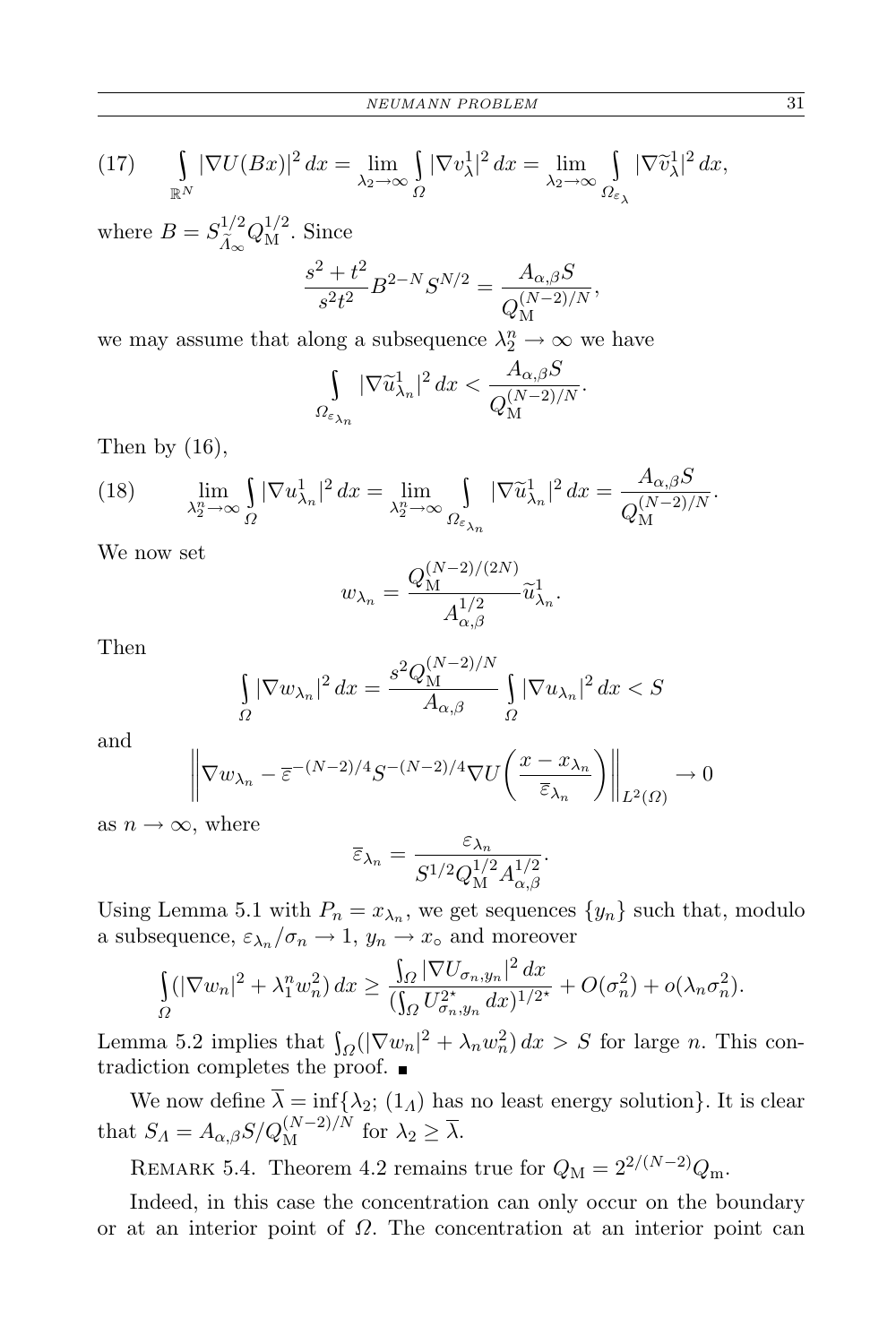be excluded as in the proof of Theorem 4.2. Therefore,  $(u_\lambda, v_\lambda)$  can only concentrate at a boundary point and the assertion of Theorem 4.2 remains true in this case.

THEOREM 5.5. Let  $N \geq 5$  and suppose that  $Q_{\text{M}} > 2^{2/(N-2)}Q_{\text{m}}$ . Then *there exists a least energy solution of*  $(1_A)$  *for*  $\lambda_2 = \lambda$ *.* 

*Proof.* Let  $\lambda_2^n \in (0, \overline{\lambda})$  and  $\lambda_2^n \to \overline{\lambda}$ . By Theorem 5.3 for each  $\lambda_2^n$  there exists a least energy solution  $(u_{\lambda_2^n}, v_{\lambda_2^n})$ . Let  $M_{\lambda_2^n} = \max_{x \in \overline{\Omega}} v_{\lambda_2^n}(x)$ . We show that  $\{M_{\lambda_2^n}\}\$ is a bounded sequence. In the contrary case  $M_{\lambda_2^n}\to\infty$ . Then we can repeat the final part of the proof of Theorem 5.3, which gives a contradiction. Since  $u_{\lambda_2^n} \leq v_{\lambda_2^n}$  on  $\Omega$  we see that both sequences  $u_{\lambda_2^n}$  and  $v_{\lambda_2^n}$  are bounded. By the Sobolev embedding theorem we may assume that  $u_{\lambda_2^n} \rightharpoonup u_{\bar{\lambda}}$  and  $v_{\lambda_n^2} \rightharpoonup v_{\bar{\lambda}}$  in  $H^1(\Omega)$  and also  $u_{\lambda_2^n} \rightharpoonup u_{\bar{\lambda}}$  and  $v_{\lambda_2^n} \rightharpoonup v_{\bar{\lambda}}$  a.e. on *Ω*. It then follows from the Lebesgue dominated convergence theorem that

$$
1 = \lim_{n \to \infty} \int_{\Omega} Q(x) u_{\lambda_2^n}^{\alpha} v_{\lambda_2^n}^{\beta} dx = \int_{\Omega} Q(x) u_{\overline{\lambda}}^{\alpha} v_{\overline{\lambda}}^{\beta} dx
$$

and on the other hand, by the lower semicontinuity of the norm with respect to the weak convergence, we get

$$
\int_{\Omega} (|\nabla u_{\bar{\lambda}}|^2 + |\nabla v_{\bar{\lambda}}|^2 + (\overline{\lambda} + m)u_{\bar{\lambda}}^2 + \overline{\lambda}v_{\bar{\lambda}}^2) dx \le \frac{A_{\alpha,\beta}S}{Q_{\mathcal{M}}^{(N-2)/N}}
$$

and the result follows.

**6. Remark on a weighted Sobolev inequality.** As a by-product of Theorem 5.5 we obtain the following inequality:

THEOREM 6.1. Let  $N \geq 5$  and suppose that  $Q_M > 2^{2/(N-2)}Q_m$ . Then *there exists a constant*  $K = K(\Omega)$  *such that* 

$$
\left(\int_{\Omega} Q(x)|u|^{\alpha}|v|^{\beta} dx\right)^{2/2^{\star}} \leq \frac{Q_{\rm M}^{(N-2)/N}}{A_{\alpha,\beta}S} \int_{\Omega} (|\nabla u|^2 + |\nabla v|^2) dx + K \int_{\Omega} (u^2 + v^2) dx
$$

*for all*  $u, v \in H^1(\Omega)$ *.* 

**7. Appendix.** We extend the Pokhozhaev identity to a system of two equations.

PROPOSITION 7.1. Let  $(u, v) \in H^1(\mathbb{R}^N) \times H^1(\mathbb{R}^N)$  be a solution of the *system*

(19) 
$$
\begin{cases}\n-\Delta u + \lambda_1 u = \frac{2\alpha}{\alpha + \beta} |u|^{\alpha - 2} u |v|^{\beta}, \\
-\Delta v + \lambda_2 v = \frac{2\beta}{\alpha + \beta} |u|^{\alpha} |v|^{\beta - 2} v,\n\end{cases}
$$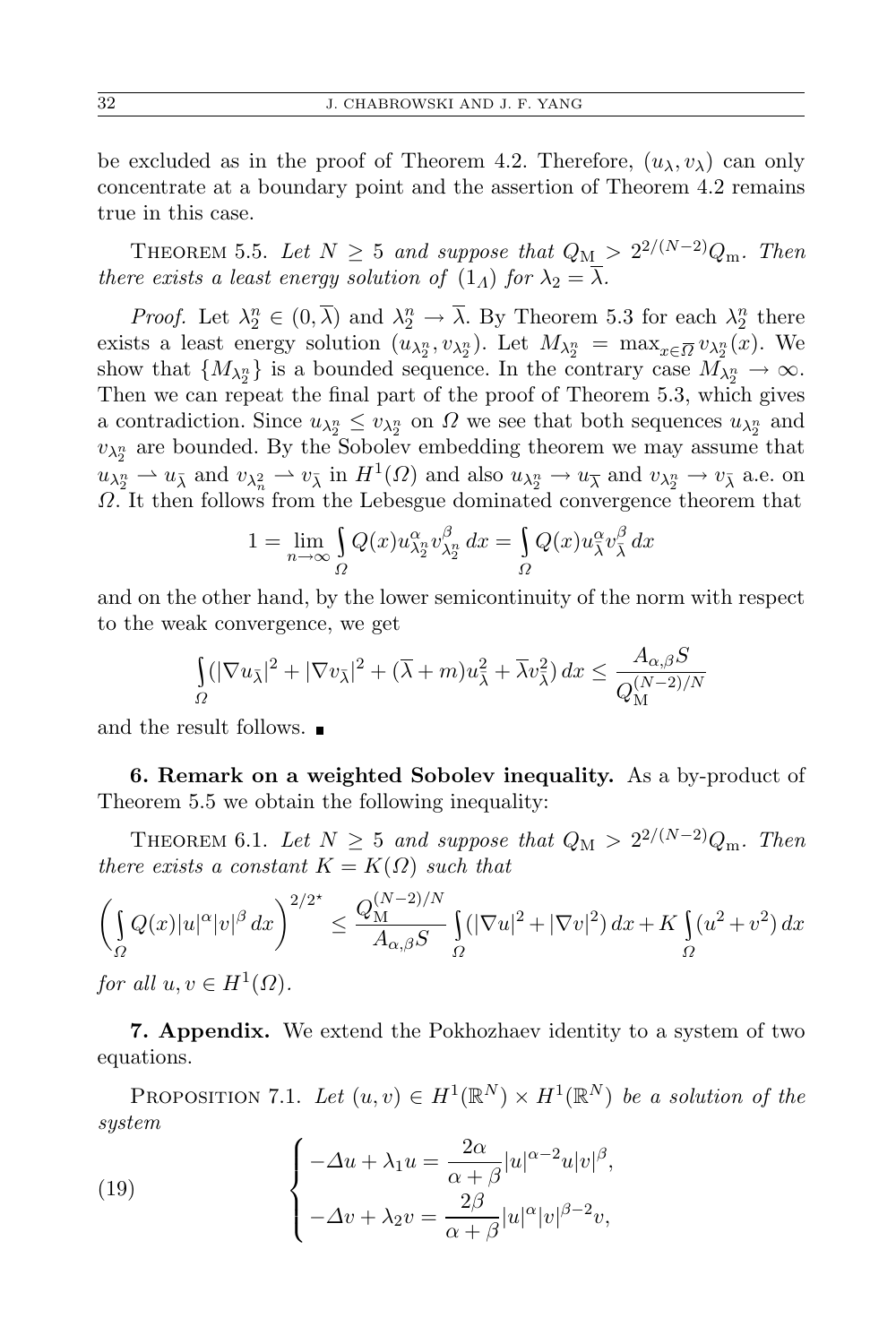in 
$$
\mathbb{R}^N
$$
. Then  
\n
$$
\frac{N-2}{2} \int_{\mathbb{R}^N} (|\nabla u|^2 + |\nabla v|^2) \, dx = \frac{2N}{\alpha + \beta} \int_{\mathbb{R}^N} |u|^\alpha |v|^\beta \, dx - \frac{N}{2} \int_{\mathbb{R}^N} (\lambda_1 u^2 + \lambda_2 v^2) \, dx.
$$

*Proof.* We follow the argument from Proposition 1 in [8] (p. 320). It follows from the first equation that

$$
\int_{\mathbb{R}^N} (-\Delta u + \lambda_1 u)(x \cdot \nabla u) dx = \frac{2\alpha}{\alpha + \beta} \int_{\mathbb{R}^N} |u|^{\alpha - 2} u |v|^\beta (x \cdot \nabla u) dx.
$$

We also have

$$
\int_{\mathbb{R}^N} (-\Delta u)(x \cdot \nabla u) dx = \frac{2-N}{2} \int_{\mathbb{R}^N} |\nabla u|^2 dx.
$$

Hence

$$
\frac{2\alpha}{\alpha+\beta} \int_{\mathbb{R}^N} |u|^{\alpha-2}u|v|^{\beta}(x \cdot \nabla u) dx \n= \frac{2}{\alpha+\beta} \int_{\mathbb{R}^N} (|u|^{\alpha})_{x_j} |v|^{\beta} x_j dx \n= -\frac{2N}{\alpha+\beta} \int_{\mathbb{R}^N} |u|^{\alpha} |v|^{\beta} dx - \frac{2\beta}{\alpha+\beta} \int_{\mathbb{R}^N} |u|^{\alpha} |v|^{\beta-2} v v_{x_j} x_j dx \n= -\frac{2N}{\alpha+\beta} \int_{\mathbb{R}^N} |u|^{\alpha} |v|^{\beta} dx - \int_{\mathbb{R}^N} (-\Delta v + \lambda_2 v)(x \cdot \nabla v) dx \n= -\frac{2N}{\alpha+\beta} \int_{\mathbb{R}^N} |u|^{\alpha} |v|^{\beta} dx - \frac{2-N}{2} \int_{\mathbb{R}^N} |\nabla v|^2 dx - \lambda_2 \int_{\mathbb{R}^N} v(x \cdot \nabla v) dx.
$$

We now observe that

$$
\lambda_1 \int_{\mathbb{R}^N} u(x \cdot \nabla u) dx = \lambda_1 \int_{\mathbb{R}^N} u x_j u_{x_j} dx = \frac{\lambda_1}{2} \int_{\mathbb{R}^N} (u^2)_{x_j} x_j dx = -\frac{N\lambda_1}{2} \int_{\mathbb{R}^N} u^2 dx.
$$

Therefore

$$
\frac{2-N}{2}\int_{\mathbb{R}^N} |\nabla u|^2 dx - \frac{N\lambda_1}{2}\int_{\mathbb{R}^N} u^2 dx
$$
  
= 
$$
-\frac{2N}{\alpha+\beta}\int_{\mathbb{R}^N} |u|^\alpha |v|^\beta dx - \frac{2-N}{2}\int_{\mathbb{R}^N} |\nabla v|^2 dx + \frac{N\lambda_2}{2}\int_{\mathbb{R}^N} v^2 dx
$$

and this completes the proof.  $\blacksquare$ 

Proposition 7.2. *The system of equations* (19) *has no positive solutions in*  $H^1(\mathbb{R}^N) \times H^1(\mathbb{R}^N)$  *for*  $\lambda_1, \lambda_2 \geq 0$  *with*  $\lambda_1 + \lambda_2 > 0$ *.*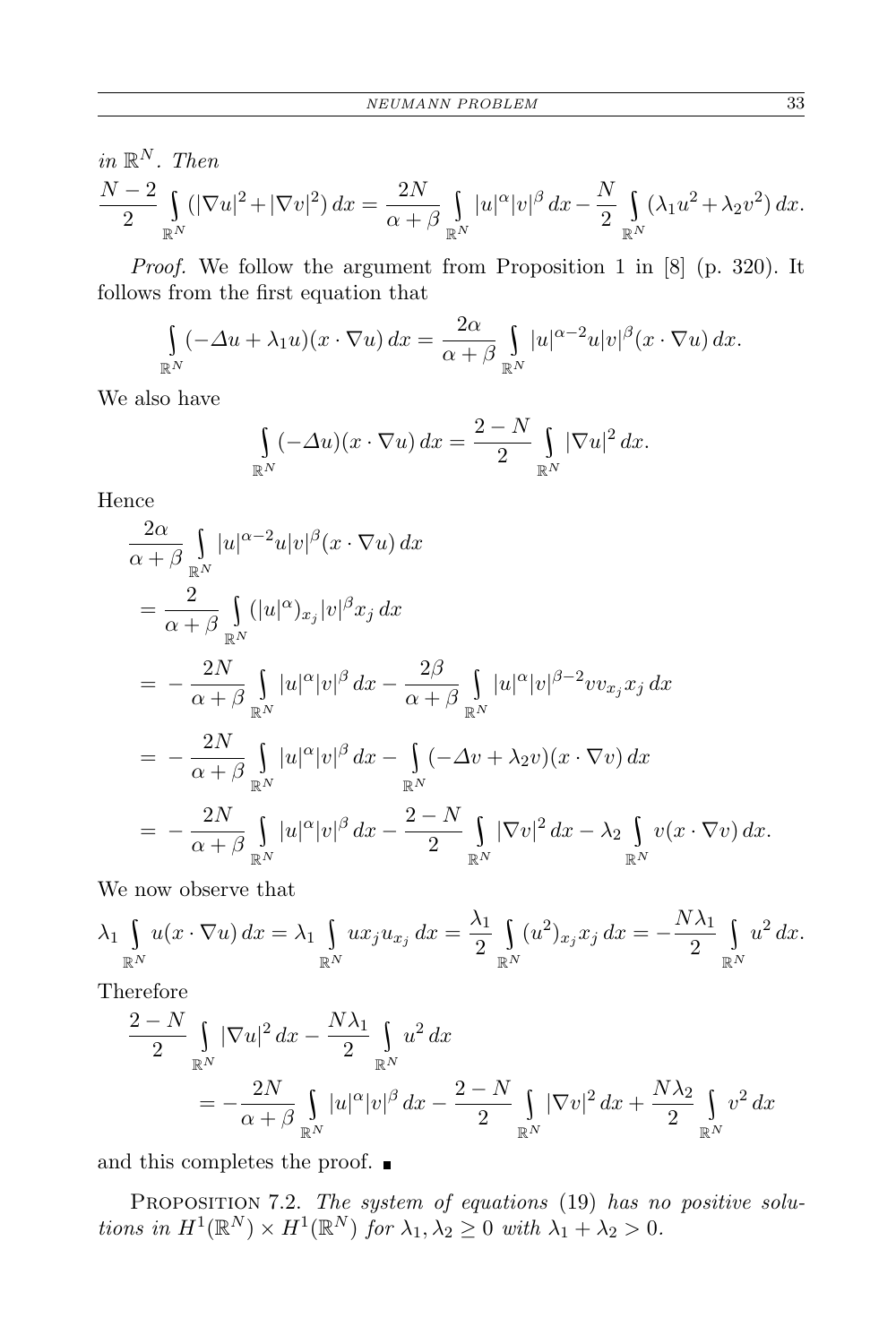*Proof.* Indeed, we have

$$
\int_{\mathbb{R}^N} (|\nabla u|^2 + |\nabla v|^2) dx = 2 \int_{\mathbb{R}^N} |u|^\alpha |v|^\beta dx - \int_{\mathbb{R}^N} (\lambda_1 u^2 + \lambda_2 v^2) dx.
$$

It then follows from the Pokhozhaev identity that

$$
(N-2)\int_{\mathbb{R}^N} |u|^{\alpha}|v|^{\beta} dx - \frac{N-2}{2} \int_{\mathbb{R}^N} (\lambda_1 u^2 + \lambda_2 v^2) dx
$$
  
=  $(N-2) \int_{\mathbb{R}^N} |u|^{\alpha}|v|^{\beta} dx - \frac{N}{2} \int_{\mathbb{R}^N} (\lambda_1 u^2 + \lambda_2 v^2) dx.$ 

This yields

$$
\int_{\mathbb{R}^N} (\lambda_1 u^2 + \lambda_2 v^2) dx = 0
$$

and consequently  $u = v = 0$  on  $\mathbb{R}^N$ .

## *REFERENCES*

- [1] Adimurthi and G. Mancini, *The Neumann problem for elliptic equations with critical nonlinearity*, in: Nonlinear Analysis, A Tribute in Honor of G. Prodi, Scuola Norm. Sup. Pisa, 1991, 9–25.
- [2] —, —, *Geometry and topology of the boundary in the critical Neumann problem*, J. Reine Angew. Math. 456 (1994), 1–18.
- [3] Adimurthi, G. Mancini and S. L. Yadava, *The role of the mean curvature in semilinear Neumann problem involving critical exponent*, Comm. Partial Differential Equations 20 (1995), 591–631.
- [4] —, —, —, *Interaction between the geometry of the boundary and positive solutions of a semilinear Neumann problem with critical nonlinearity*, J. Funct. Anal. 113 (1993), 318–350.
- [5] —, —, —, *Characterization of concentration points and <sup>L</sup>∞-estimates for solutions of a semilinear Neumann problem involving the critical Sobolev exponent*, Differential Integral Equations 8 (1995), 41–68.
- [6] Adimurthi and S. L. Yadava, *Critical Sobolev exponent problem in*  $\mathbb{R}^n$  ( $n \geq 4$ ) *with Neumann boundary condition*, Proc. Indian Acad. Sci. 100 (1990), 275-284.
- [7] C. O. Alves, D. C. de Morais Filho and M. A. S. Souto, *On systems of elliptic equations involving subcritical or critical Sobolev exponents*, Nonlinear Anal. 42 (2000), 771–787.
- [8] H. Berestycki and P.-L. Lions, *Nonlinear scalar field equations, I. Existence of a ground state*, Arch. Rational Mech. Anal. 82 (1983), 313–345.
- [9] H. Brézis and L. Nirenberg, *Positive solutions of nonlinear elliptic equations involving critical Sobolev exponents*, Comm. Pure Appl. Math. 36 (1983), 437–477.
- [10] J. Chabrowski and M. Willem, *Least energy solutions of a critical Neumann problem with weight*, Calc. Var. Partial Differential Equations, to appear.
- [11] J.F. Escobar, *Positive solutions for some nonlinear elliptic equations with critical Sobolev exponents*, Comm. Pure Appl. Math. 40 (1987), 623–657.
- [12] E. Keller and A. Segel, *Initiation of slime mold aggregation viewed as an instability*, J. Theoret. Biology 26 (1970), 399–415.